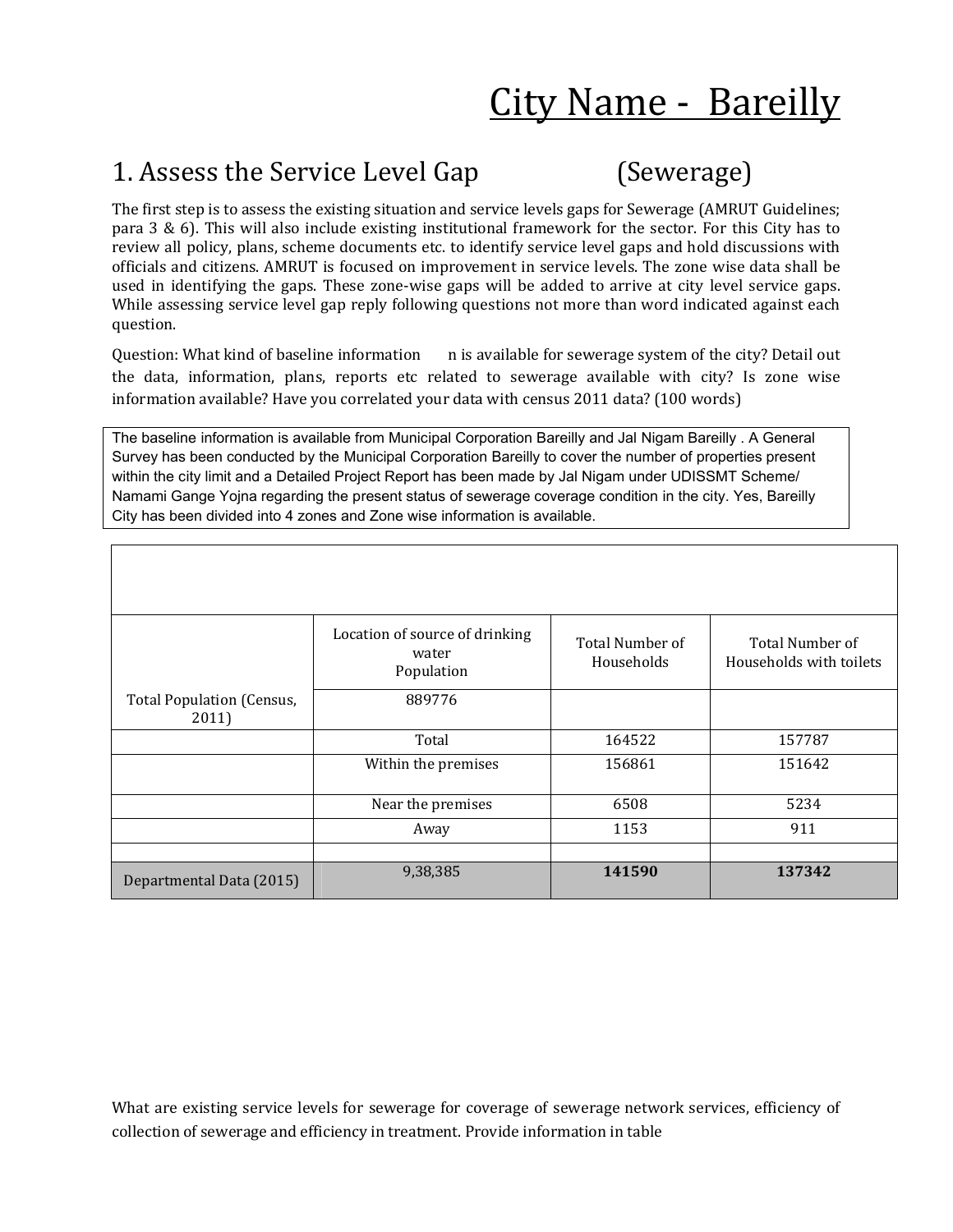**Table 2.1 : Status of sewerage network and Service Levels**

| Sr.<br>No.   | <b>Indicators</b>                                                             | <b>Existing</b><br><b>Service Level</b><br>$(in\%)$ | <b>MOUD</b><br><b>Benchmark</b> | <b>Reliabili</b><br>ty |
|--------------|-------------------------------------------------------------------------------|-----------------------------------------------------|---------------------------------|------------------------|
| $\mathbf{1}$ | <b>Coverage of latrines</b><br>(individual or community)                      | 97%                                                 | 100%                            | D                      |
| 2            | Coverage of sewerage network<br>services-                                     | 41.4 %                                              | 100%                            | D                      |
| 3            | Efficiency of collection of<br>sewerage                                       | 61%                                                 | 100%                            | A                      |
| 4            | <b>Efficiency in Treatment:</b><br>Adequacy of sewerage<br>treatment capacity | $0\%$                                               | 100%                            | A                      |

**Question: What is the gap in these service levels with regard to benchmarks prescribed by MoUD? (75 words)**

- 1. Gap in coverage of latrines (individual or community)= **3%**
- 2. Gap in Coverage of sewerage network services= **63.4 %**
- 3. Gap in Efficiency of collection of sewerage= **39%**
- 4. Gap in Efficiency in Treatment: Adequacy of sewerage treatment capacity=100 %

**Question: Does city has separate drainage system or sewer lines take care of storm water? (50 words)**

No, City does not has separate drainage system or sewer lines take care of storm water. **There is no STP in the city.**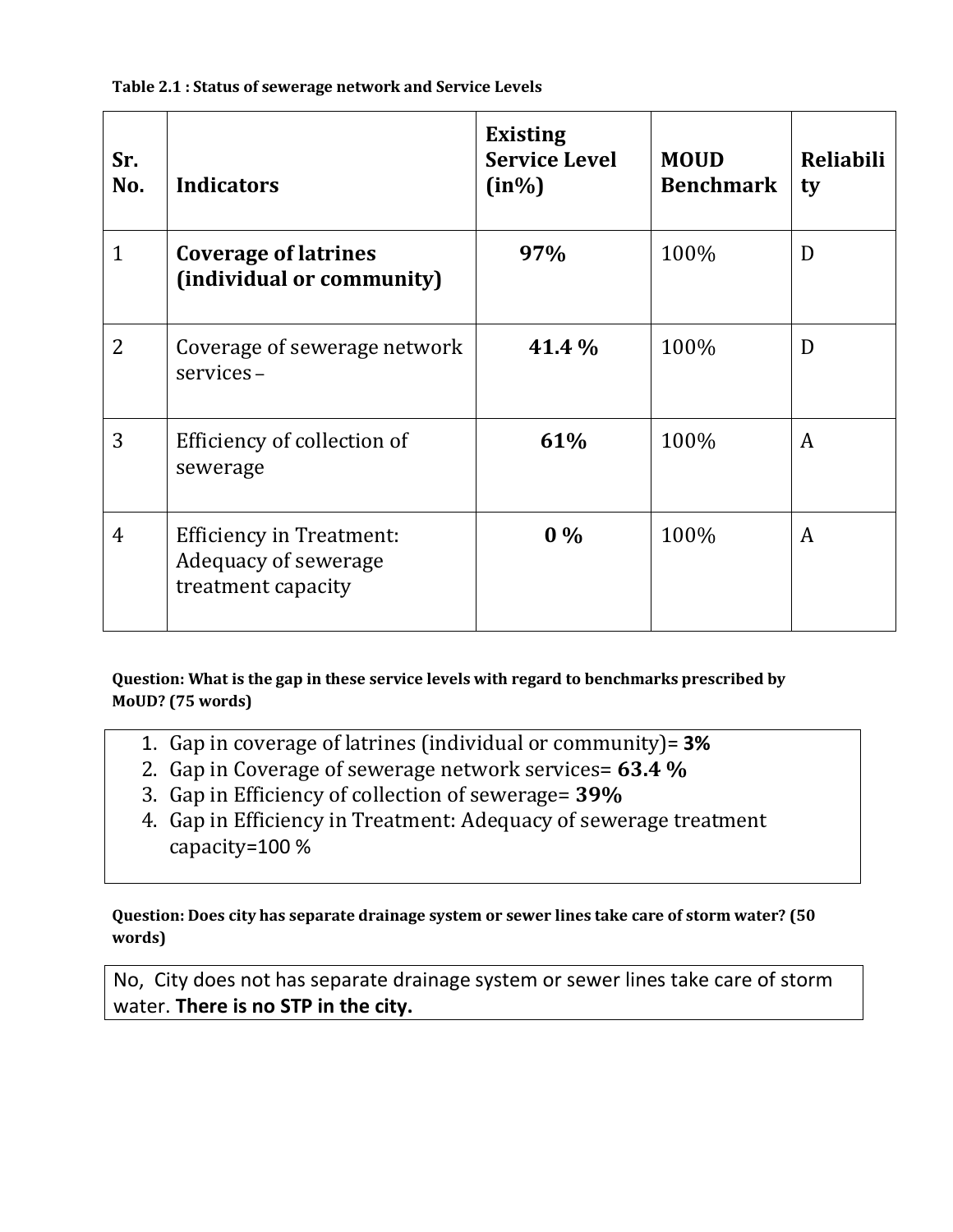| Zone No.       | Total No.<br><b>of</b><br>Households | Total number of HH with individual<br>or community toilets within walking<br>distance (b) | Coverage of latrines (%),<br>$(b/a)*100\%$ |
|----------------|--------------------------------------|-------------------------------------------------------------------------------------------|--------------------------------------------|
| 1              | 40067 HH                             | 39100 HH                                                                                  | 98 %                                       |
| $\overline{2}$ | 36738 HH                             | 35448 HH                                                                                  | 96 %                                       |
| 3              | 37652 HH                             | 36381HH                                                                                   | 97 %                                       |
| 4              | 27133 HH                             | 26413 HH                                                                                  | 97 %                                       |
| <b>TOTAL</b>   | 141590 HH                            | 137342 HH                                                                                 | 97%                                        |

#### *SEWERAGE NETWORK AND COLLECTION OF SEWERAGE*

Question: How much of the area of the city is covered by sewerage network? What is the status of household connections in each zone? What are the areas covered under 3rganiz? Provide information in Table

#### **Table: Zone Wise Coverage of Households**

| Zone No. | <b>Total No. of</b><br>Households(HH) a | <b>Households with</b><br>Sewerage Network b | <b>Coverage of sewerage</b><br>network services (b/a)*100% |
|----------|-----------------------------------------|----------------------------------------------|------------------------------------------------------------|
|          | 40067                                   | 10720                                        | $27\%$                                                     |
| 2        | 36738                                   | 18993                                        | 52 %                                                       |
| 3        | 37652                                   | 20996                                        | 56 %                                                       |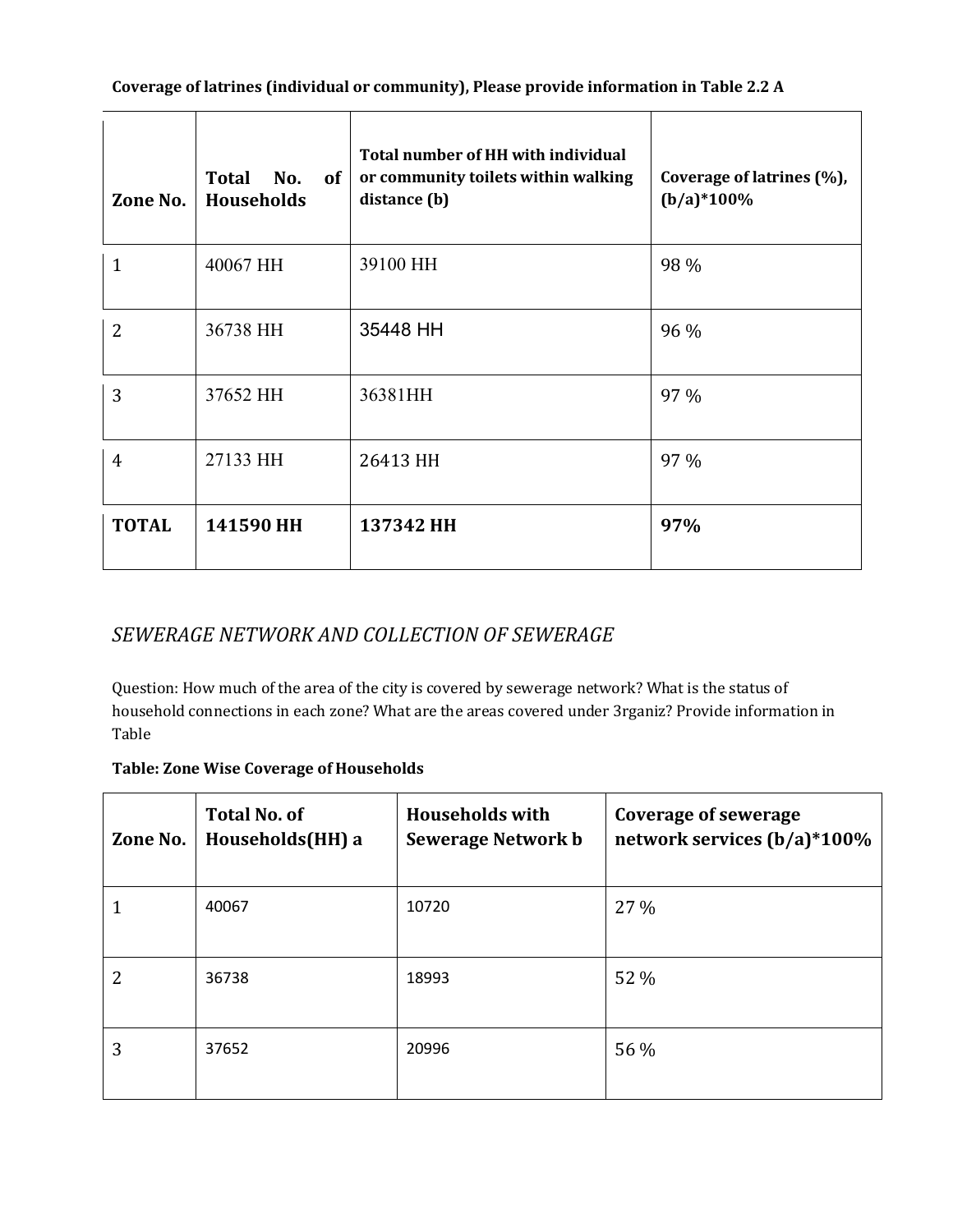| Zone No.     | <b>Total No. of</b><br>Households(HH) a | <b>Households with</b><br><b>Sewerage Network b</b> | Coverage of sewerage<br>network services (b/a)*100% |
|--------------|-----------------------------------------|-----------------------------------------------------|-----------------------------------------------------|
|              | 27133                                   | 7930                                                | 29 %                                                |
| <b>TOTAL</b> | 141590 HH                               | 58639 HH                                            | 41.4 %                                              |

**Question: Are there any areas where sewer lines have been laid but still households are not connected to sewer lines? Are there any areas where toilets may be connected to sewer lines but kitchen or bathroom waste are not connected to sewerage system? (75 words)**

**ULB Bareilly have no such areas.**

**Question: Is there any systematic and organized method to collect and treat waste from septic tanks? What is the duration of cleaning of septic tanks (monthly, quarterly, semiannually or annually)? Indicate status of overflows of septic tanks, either in the nearby drains /open fields/ sewerage lines etc? (75 words)**

**The Municipal Corporation does not have any plan to collect and treat septic waste from tanks they are based on the number of complaints from the citizens. The overflow is witnessed only in the rainy season and the only way to move the sewerage, is to dispose it in the drains or in open field area as the city does not have any Sewerage Treatment Plant.**

**Question: What is the situation of O&M of the existing sewerage system? Does the city has routine maintenance system or breakdown maintenance system? What is the duration of cleaning of sewer lines (monthly, quarterly, semiannually or annually)? Indicate infrastructure available for O&M of the sewerage system i.e sewer jetting machines etc? (100 words)**

**The operation and Maintenance is done on Breakdown Maintenance System. On an average the cleaning could be stated to be done on quarterly basis. The Infrastructure available for O&M are: 1) Sewer Jetting Machine - 3 Nos 2) Manhole desilting Machine - 1 Nos 3) Manhole Bucket Machine - 1 Nos 4) Sewer Sucking Machine - 2 Nos 5) Dewatering Pump set - 10 Nos**

#### *SEWAGE TREATMENT SYSTEM*

Question: Does city has Sewage Treatment Plant (STP)? Which areas are covered under each of the STPs? Provide details in Table 2.3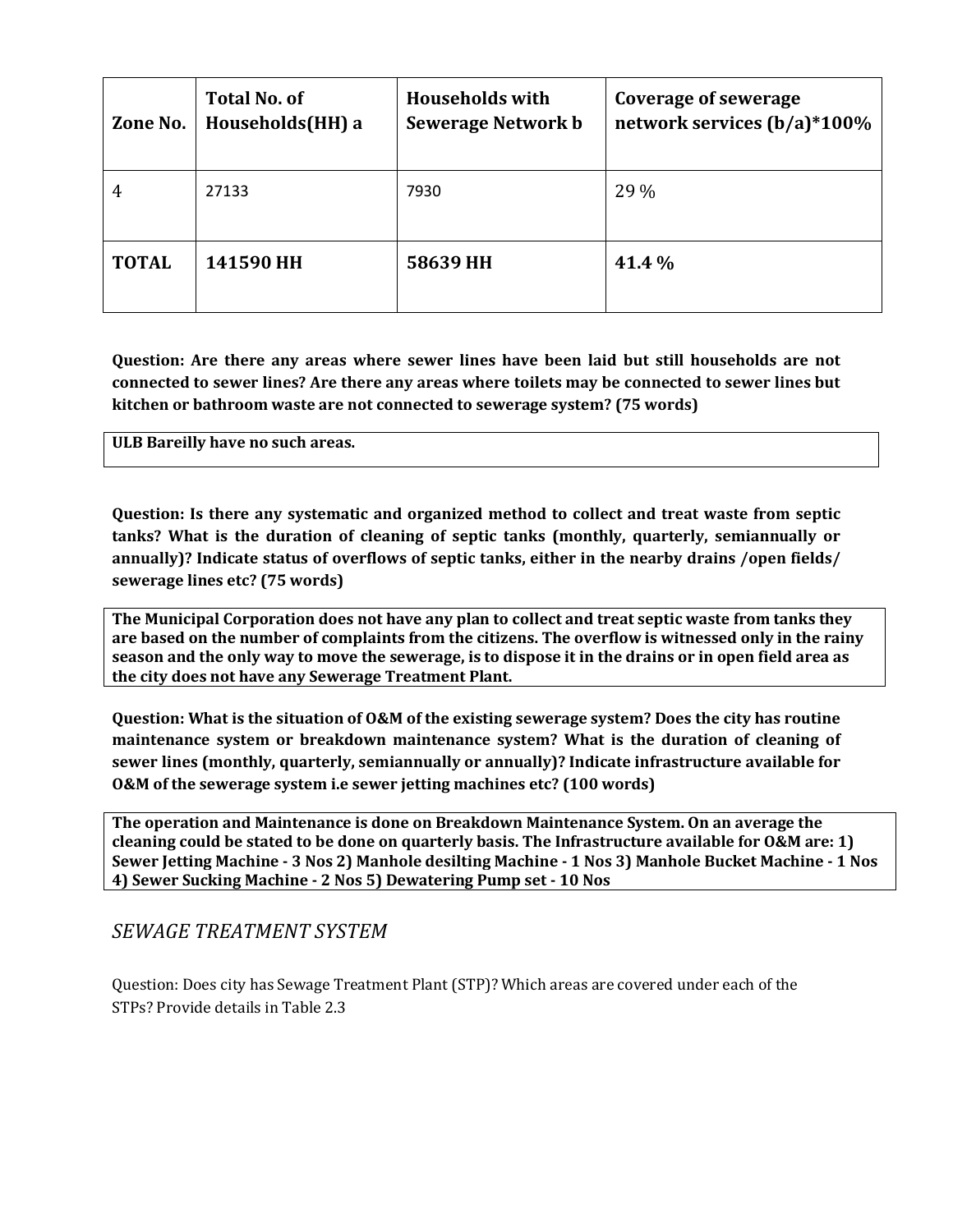#### **Table 2.3: Status of Existing STPSs**

| Sr. No. | Location | Capacity<br>(MLD) | Inflow in the STP (MLD) | <b>Efficiency in %</b> |
|---------|----------|-------------------|-------------------------|------------------------|
|         | ۰        | $\blacksquare$    | $\blacksquare$          | ۰                      |

**Question: Does decentralized waste treatment system exist or planned in the city? If yes, provide details (75 words)**

**Yes decentralized waste treatment has been planned in the city. The DPR prepared by Jal Nigam proposes to have 4 STP for all the four zones of the city. However due to unavailability of land the same could not be provisioned under AMRUT.**

**Question: How much of sewerage is generated in the city? How much of this sewerage generated reaches the STPs? What is the Biological Oxygen Demand (BOD) of incoming and outgoing sewage of each STP? (100 words)**

**The total sewerage generated in the City is approximately 154 MLD. There is no STP in the city hence all the sewerage is drained into a pond or storm water drains. From the pond the same is pumped into fields and other agricultural usage if required by the citizens.**

**Question: Is treated sewage being reused or recycled? Is treated water being used for irrigation or industrial purpose? Does the option of power generation being explored? (75 words)**

**There is no STP in the city.**

#### *INSTITUTIONAL FRAMEWORK*

Question: Define role and responsibilities in terms of O&M, policy planning, funding, service provision in table

#### **Table: 2.4: Functions, roles, and responsibilities**

Planning and Design Construction/ Implementation CO&M

UP Jal Nigam Nigam Nagar Palika Prishad Sambhal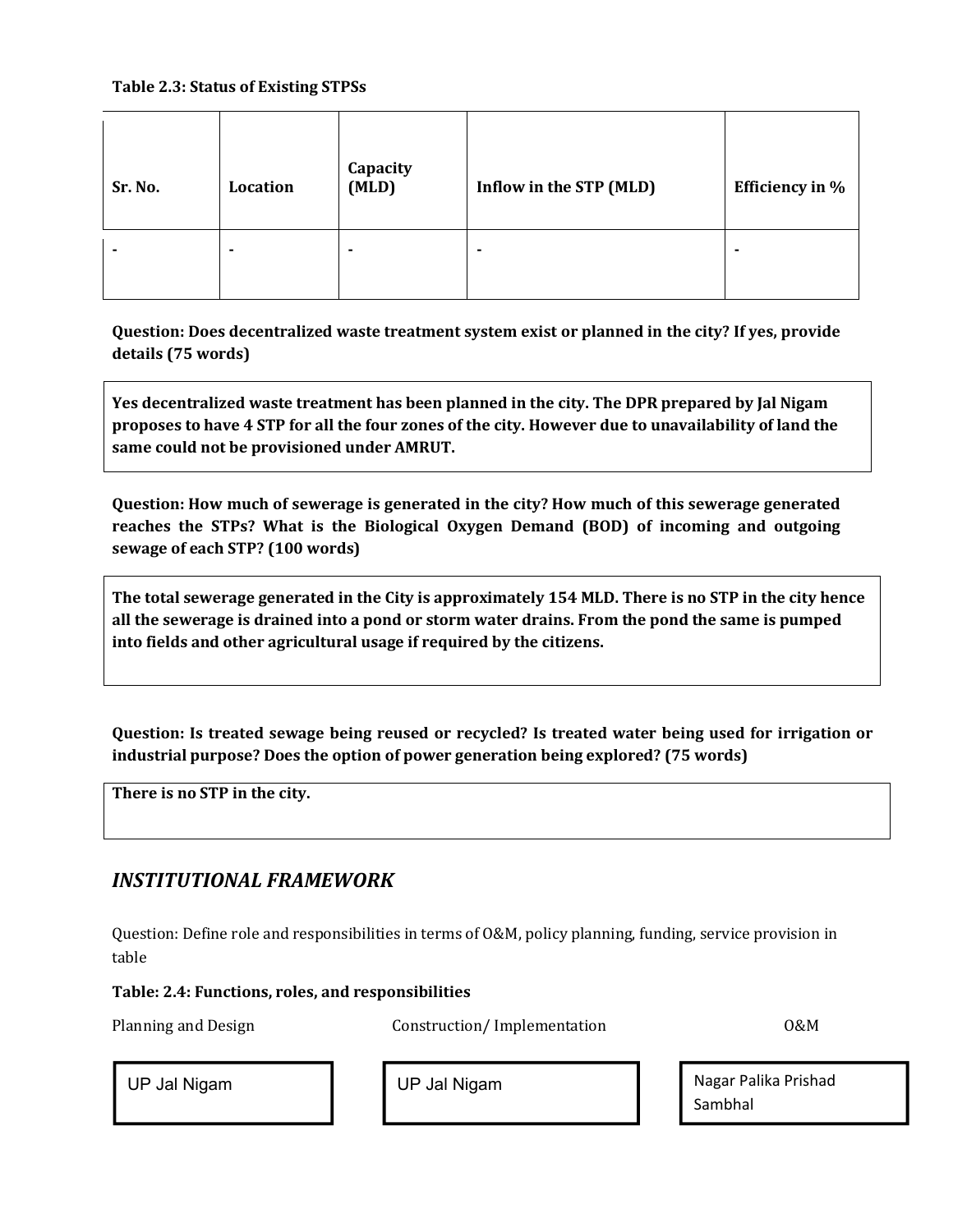**Question: Please also detail that how city is planning to execute projects. Shall the implementation of project be done by Municipal Corporation or any parastatal body? (75 words)**

**The city has been working in collaboration with Jal Nigam a parastatal body for its sewerage infrastructure projects in the city. The Municipal Corporation Bareilly in the future will be working on the same platform till any further orders by the State Government.**

### 2. Bridge the Gap

Once the gap between the existing Service Levels is computed, based on initiatives undertaken in different ongoing programs and projects, objectives will be developed to bridge the gaps to achieve universal coverage. (AMRUT Guidelines; para 6.2 & 6.3, Annexure-2; Table 2.1). Each of the identified objectives will be evolved from the outcome of assessment and meeting the opportunity to bridge the gap.

Question: List out initiatives undertaken in different ongoing programs and projects to address these gaps. For this provide details of ongoing projects being carried out for sewerage system under different schemes with status and when the existing projects are scheduled to be completed? Provide information in Table

#### **Table: Status of Ongoing/ Sanctioned**

| S.No. | <b>Name of Project</b> | <b>Scheme</b><br><b>Name</b> | Cost in<br><b>RsCrore</b> | <b>Month of</b><br>Complition | Status (as on dd<br>mm 2015) |
|-------|------------------------|------------------------------|---------------------------|-------------------------------|------------------------------|
|       | -                      | -                            | $\overline{\phantom{0}}$  | -                             | $\overline{\phantom{0}}$     |

**Question: How much the existing system will able to address the existing gap in sewerage system? Will completion of above will improve the coverage of network and collection efficiency? If yes, how much. (100 words)**

**There is no ongoing project in the city.** 

**Question: Does the city require additional infrastructure to improve the services? What kind of services will be required to fulfill the gap?**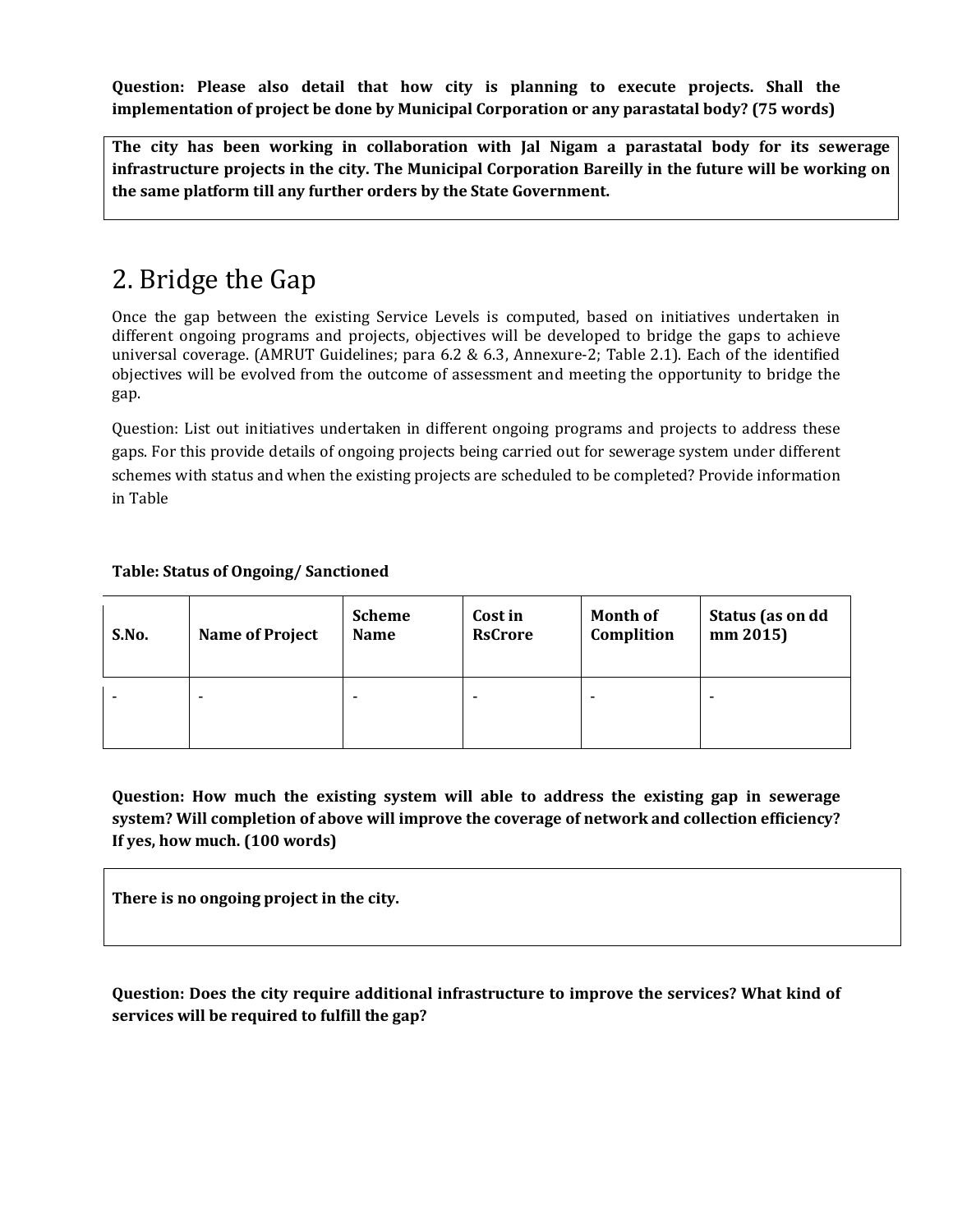**The City is in desperate need of Infrastructure for Treatment and Networking of Sewerage Pipelines.**

Question: How does the city visualize to take the challenge to rejuvenate the projects by changing their orientation, away from expensive asset replacement programs, to focusing on optimum use of existing assets?

**The existing assets are obsolete and outdated the total infrastructure needs to be developed to cater the sewerage need of the city.**

Provide information in Table 2.6

Table 2.6: Demand Gap Assessment

| <b>COMPONENT</b>                                           |           | 2015                |           | 2021           |                |  |
|------------------------------------------------------------|-----------|---------------------|-----------|----------------|----------------|--|
|                                                            | Existing  | Ongoing<br>projects | Total     | Demand         | Gap            |  |
| Sewerage network (km)                                      | 215 KM    | $\boldsymbol{0}$    | 215       | 1200           | 985 KM         |  |
| <b>No of Households</b><br>covered under sewerage          | 58639 HH  | $\theta$            | 58639 HH  | 201752 HH      | 143113 HH      |  |
| <b>No of Households</b><br>covered under Septage<br>system | 137342 HH |                     | 141590 HH | 201752 HH      | 64410 HH       |  |
| <b>Sewerage Treatment</b><br><b>Plant (MLD)</b>            | $0$ MLD   | $\theta$            | $\theta$  | <b>108 MLD</b> | <b>108 MLD</b> |  |

**Based on assessment of existing infrastructure and ongoing / sanctioned projects, calculate existing gaps and estimated demand by 2021 for sewerage network, number of household to be provided with connections, and required enhancement in capacity of STP (MLD), area to be covered under 7rganiz management. Based on the demand and gap assessment, evolve objectives to achieve bridging these gap.**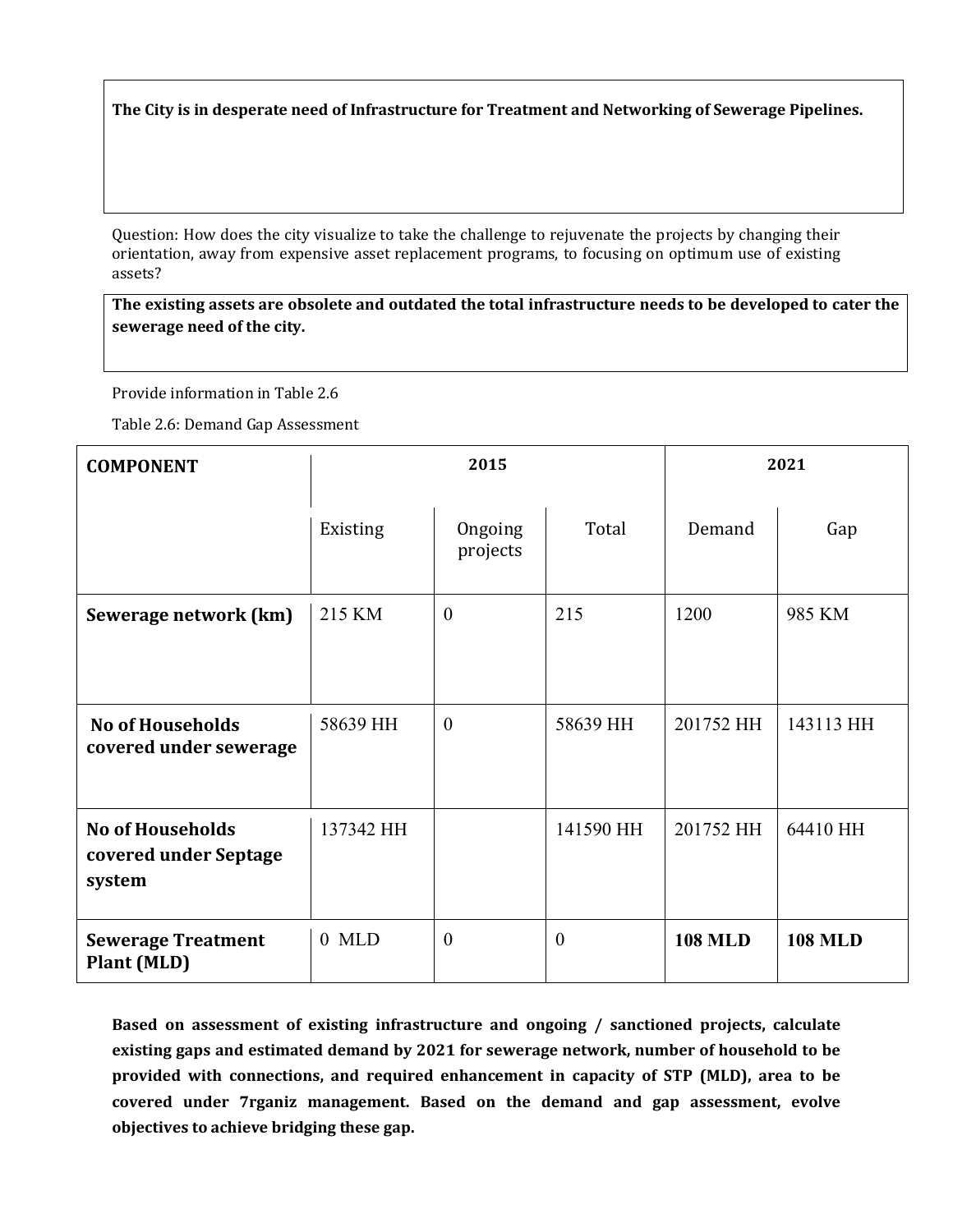**Question: Does each identified objectives will be evolved from the outcome of assessment? (75 words)**

Yes, the main objective of ULB Bareilly is:- IEC for preventing the open deification Construction of individual & community latrines Refurbishment of the Central Sewerage Line Construction of bio-digester for treatment of waste Decentralized Septage management

#### **Question: Does each objective meet the opportunity to bridge the gap? (75 words)**

Yes, upto certain extend but without STP's in the city , the gap could not be fulfilled upto the expected marks.

#### *3. EXAMINE ALTERNATIVES AND ESTIMATE COST*

**The objective will lead to explore and examine viable alternatives options available to address these gaps. These will include out of box approaches. (AMRUT Guidelines; Para 6.4 & 6.8 & 6.9). This will also include review of smart solutions. The cost estimate with broad source of funding will be explored for each alternative. While identifying the possible activities, also examine the ongoing scheme and its solutions including status of completion, coverage and improvement in O&M. Please reply following questions in not more than 200 words.**

Question: What are the possible activities and source of funding for meeting out the objectives?

| SBM- | IEC for preventing the open deification                              |
|------|----------------------------------------------------------------------|
| SBM- | Construction of individual & community latrines                      |
|      | AMRUT/ State Govt. - Treatment of waste                              |
|      | AMRUT/State Govt. - Expansion of Sewerage line to increase coverage. |
|      | AMRUT/State Govt. - Decentralized Septage management by biodigester  |
|      |                                                                      |

#### **Question: How can the activities be converged with other programmes like JICA/ ADB funded projects in the city etc?**

IEC for preventing the open deification & Construction of individual & community latrines will be converged with SBM.

#### **Question: What are the options of completing the ongoing activities?**

There are no ongoing activities.

#### **Question: How to address the bottlenecks in the existing project and lessons learnt during implementation of these projects?**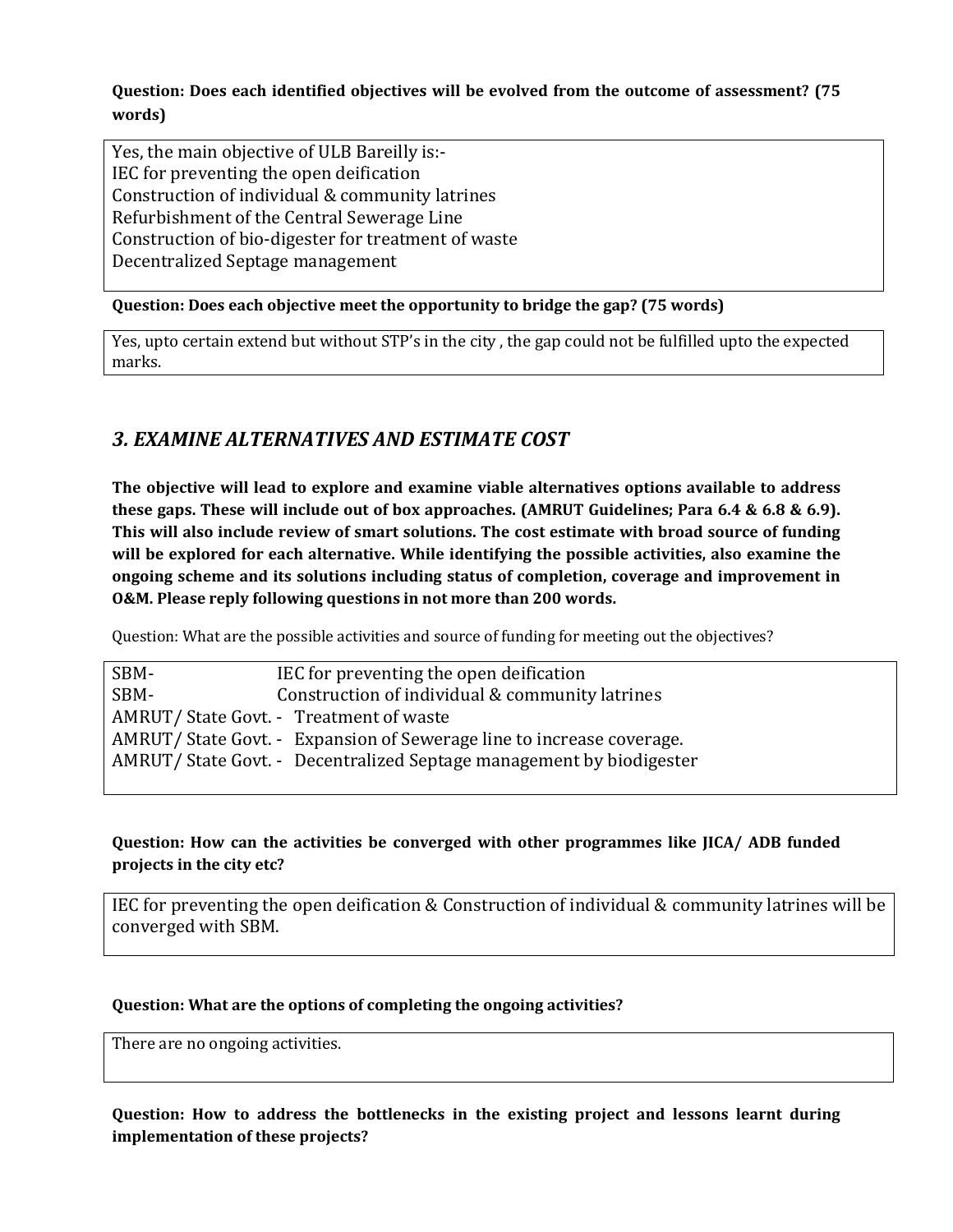There is no ongoing Project.

#### **Question: Has projects includes O&M of sewerage system?**

There are no ongoing activities.

**Question: What measures may be adopted to recover the O&M costs? Can the option of sale of treated wastewater be applicable to recover the O&M cost.**

Yes, Municipal Corporation Bareilly will sell the manure for irrigation and also impose charges to collect the waste from the households to recover the O & M cost and utilize treated waste water for revenue generation .

#### **Question: What are innovative alternative solutions explored in achieving objectives?**

Municipal Corporation Bareilly will explore further possibilities of Decentralized treatment plant.

#### **Question: Are different options of PPP such as Design-build-Operate-Transfer (DBOT), Design Built Finance Operate and Transfer (DBFOT) are considered?**

Yes it will be explored during preparation of DPR.

#### **Question: How the recycle and reuse of water will be done? How much quantity of treated water may be reused?**

Currently ULB is not using any treated water. Municipal Corporation Bareilly will promote the use of treated water in gardening & agriculture etc.

#### **Question: Have you analysed best practices and innovative solutions in sewerage sector? Is any of the practice be replicated in the city?**

Yes therefore we are proposing biodigester for treatment of waste.

**Question: Have you identified the areas for decentralized waste treatment system? Explore the approaches for 9rganiz management i.e People Public Private Partnership (PPPP) model or replacing septic tanks by bio-digesters, bioremediation etc.**

Yes, Through IEC Municipal Corporation Bareilly will promote replacing septic tank by Bio- digester, bioremediation.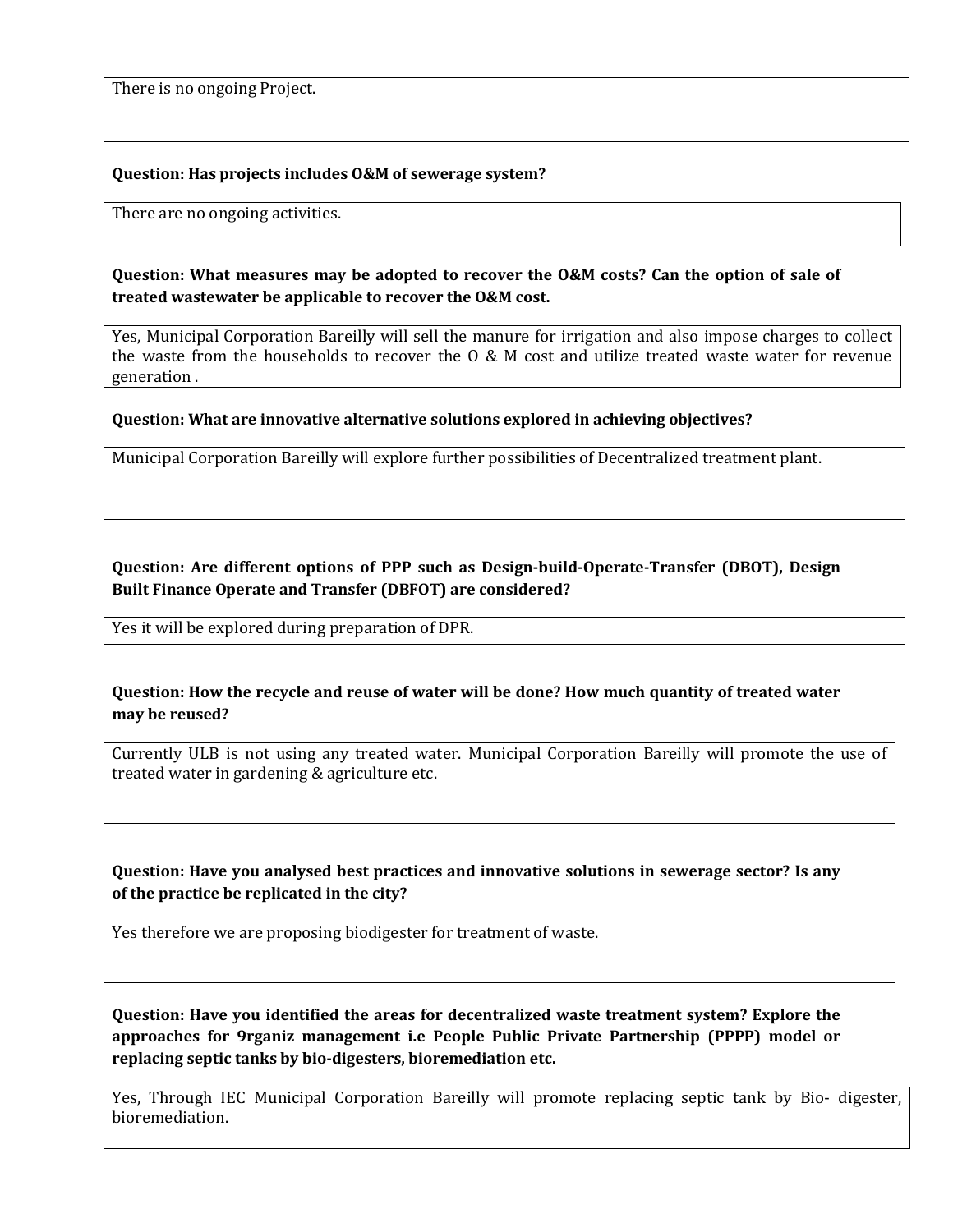The alternative activities to meet these activities be defined as per Table 2.7 Table2.7 Alternative Activities To Meet Objectives

| <b>SL</b><br>No. | Objective                                                                                                                                                                   | <b>Activities</b>                                                                                                           | <b>Financing</b><br><b>Source</b>          |
|------------------|-----------------------------------------------------------------------------------------------------------------------------------------------------------------------------|-----------------------------------------------------------------------------------------------------------------------------|--------------------------------------------|
| 1                | IEC for preventing the open defecation in<br>drains and in open areas - 6375 HH x 100<br>Rs/HH                                                                              | <b>Survey information education and</b><br>communication activity                                                           | <b>SBM</b>                                 |
|                  | CONSTRUCTION OF LATRINES (INDIVIDUAL OR<br>COMMUNITY)                                                                                                                       |                                                                                                                             |                                            |
|                  | In Nagar Nigam - 4248 HH not having<br>individual latrines                                                                                                                  |                                                                                                                             |                                            |
| $\boldsymbol{2}$ | In census - 6735 HH not having latrine within<br>the premises                                                                                                               | <b>Construction of Toilets,</b><br>community & individual                                                                   | Swacchh<br><b>Bharat</b><br><b>Mission</b> |
| 3                | Septage waste collection and transportation<br>by jetting and suction machines<br>$=78703x2m3=157406x.7/300x5x5=14.69=15$<br>2 in current = $13$ MACHINES X $12$ = $1.56CR$ | Septic management collection<br>, transportation to disposal site or<br>treatment site.                                     | AMRUT/<br><b>State</b><br>Govt./ULB        |
|                  | TREATMENT OF SEPTAGE WASTE collected at<br>all House-holds -141590(total)-<br>58639(sewerage network) = 78703HHx 1.2<br>m3=94443.6 m3                                       |                                                                                                                             |                                            |
| 4                | <b>BIO DIGESTER COST FOR HOUSEHOLDS</b><br>(78703 HH X 30,000 RS/HH = 236 Cr Rs.)                                                                                           | <b>Construction of Bio-digester for</b><br>recycling of waste production of<br>fuel and energy for household<br>consumption | AMRUT/<br><b>State</b><br>Govt./ULB        |
| 5                | Refurbishment of current sewer network to<br>achieve universal coverage or to convert<br>drains into sewer drains 64.5 KM x1.5 cr/km<br>$= 96.75 \text{ CR}$                | <b>Construction of sewer network for</b><br>universal coverage of sewerage<br>network                                       | AMRUT/<br><b>State</b><br>Govt./ULB        |
| 6                | LAYING OF NEW SEWERAGE NETWORK to<br>achieve universal coverage of sewerage (250<br>$km s * .5 Cr = 125 cr$                                                                 | <b>Construction of sewer network for</b><br>universal coverage of sewerage<br>network                                       | AMRUT/<br><b>State</b><br>Govt./ULB        |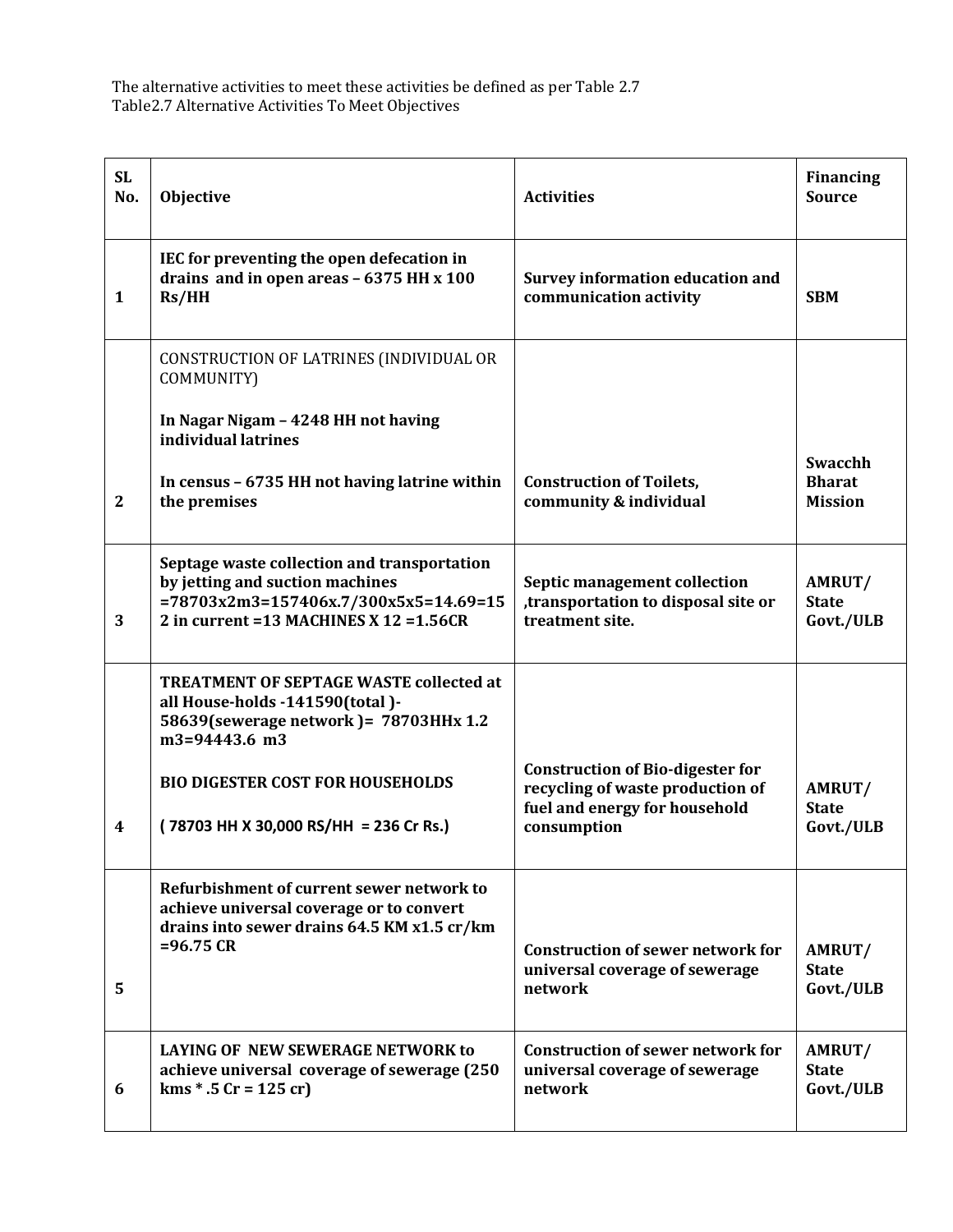### Citizen Engagement

**7**

Each alternative will be discussed with citizens and activities to be taken up will be prioritized to meet the service level gaps. ULB will prioritize these activities and their scaling up based on the available resources. (AMRUT Guidelines; Para 6.6, 6.7 & 7.2). Please reply following questions in not more than 200 words.

#### **Question: Has all stakeholders involved in the consultation?**

Yes, Municipal Corporation Bareilly conducted a workshop attended by ward members. Thus all stakeholders involve in the consultations on 18 September, 2015

#### **Question: Has ward / zone level consultations held in the city?**

Yes, In Municipal Corporation Bareilly ward/zone level consultations has held under the chairmanship of ward members on 30 June, 2015 and 11 July 2015.

#### **Question: Has alternative proposed above are crowd sourced?**

Yes, suggestions and views of the crowd are taken into consideration

#### **Question: What is feedback on the suggested alternatives and innovations?**

90% of the people are agreed to Construction of individual & community latrines, transportation and treatment of waste by biodigester & decentralized Septage management by biodigester

#### **Question: Has alternative taken up for discussions are prioritized on the basis of consultations?**

Yes, firstly Construction of individual & community latrines & transportation and treatment of waste by biodigester.

#### **Question: What methodology adopted for prioritizing the alternatives?**

On importance wise after consultation made in Municipal Corporation Bareilly board meetings firstly Construction of individual & community latrines & transportation and treatment of waste by biodigester.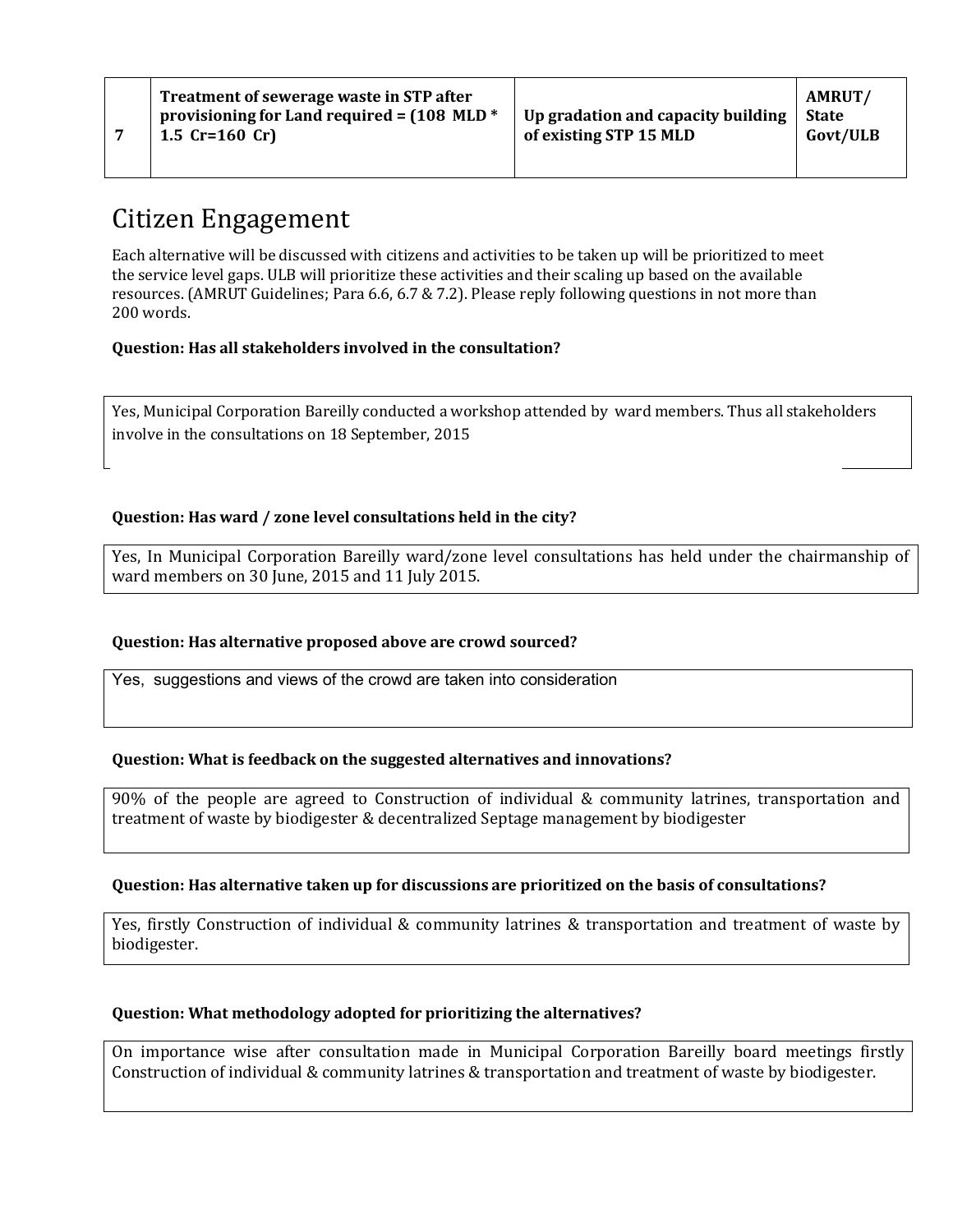## Prioritize Projects

Based on the citizen engagement, ULB will prioritize these activities and their scaling up based on the available resources to meet the respective objectives. While prioritizing projects, please reply following questions in not more than 200 words.

Question: What are sources of funds?

Construction of STP & transportation and treatment of waste by biodigester project of Municipal Corporation Bareilly are in AMRUT scheme will be done and other is covered under SBM.

#### **Question: Has projects been converged with other program and schemes?**

Yes, IEC & Construction of individual and community latrines converge with SBM.

#### **Question: Has projects been prioritized based on "more with less" approach?**

Yes the projects are being prioritized based on "more with less" approach universal coverage through IEC activites.

**Question: Has the universal coverage approach indiated in AMRUT guidelines followed for prioritization of activities?**

Yes

### **Table S.** Conditionality

Describe the Conditionalities of each project in terms of availability of land, environmental obligation and clearances, required NOC, financial commitment, approval and permission needed to implement the project. Please reply following questions in not more than 100 words.

The land for STP and treatment of waste by biodigester & decentralized Septage management by biodigester is yet to be allocated but is under consideration. The same would be included in the DPR.

### 7. Resilience

Required approvals will be sought from competent authority and 12organizations. The resilience factor would be built in to ensure environmentally sustainable sewerage scheme. Please reply following questions in not more than 100 words.

Yes. Disaster and environmental related factor will be considered while preparation of DPRs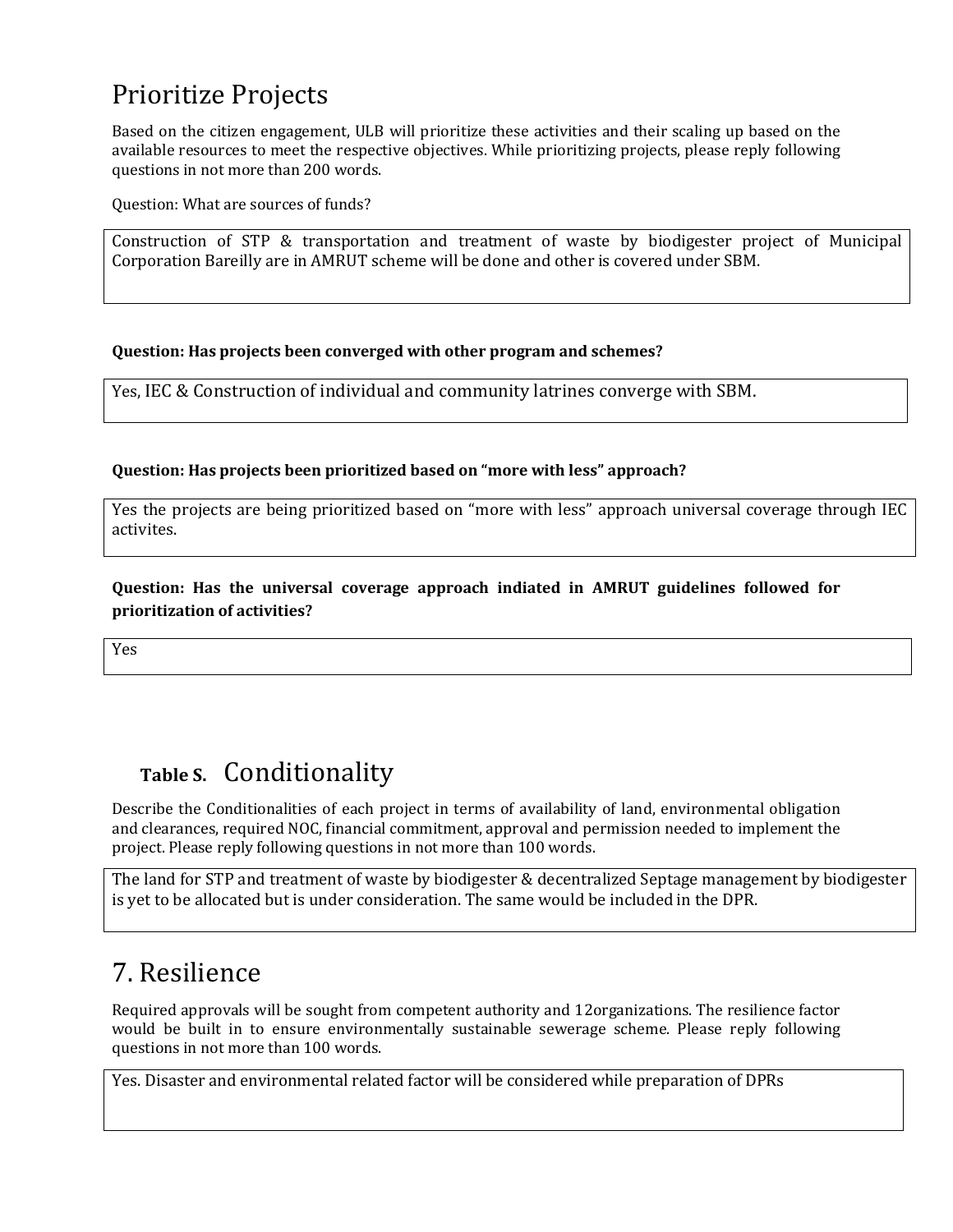## 8. Financial Plan

Once the activities are finalized and prioritized after consultations, investments both in terms of capital cost and O&M cost has to be estimated. (AMRUT Guidelines; para 6.5) Based on the investment requirements, different sources of finance have to be identified. Financial Plan for the complete life cycle of the prioritized development will be prepared. (AMRUT Guidelines; para 4, 6.6, 6.12, 6.13 & 6.14). The financial plan will include percentage share of different stakeholders (Centre, State and City) including financial convergence with various ongoing projects. While preparing finance plan please reply following questions in not more than 200 words

Question: Does financial plan for the complete life cycle of the prioritized development?

As per the guidelines of the AMRUT, the structured plan of the project will be developed. In which 50% from GOI and remaining by state and ulb.

#### **Question: Does financial plan include percentage share of different stakeholders (Centre, State, ULBs and)**

Bareilly Sewer & Sanitation scheme financed by GOI & State Government project will be financed as per AMRUT guidelines.

#### **Question: Does it include financial convergence with various ongoing projects.**

Yes, financial plan prepared for identified projects are based on financial convergence and consultation with funding partners .GOI, STATE & ULB.

#### **Question: Does it provide year-wise milestones and outcomes ?**

Yes,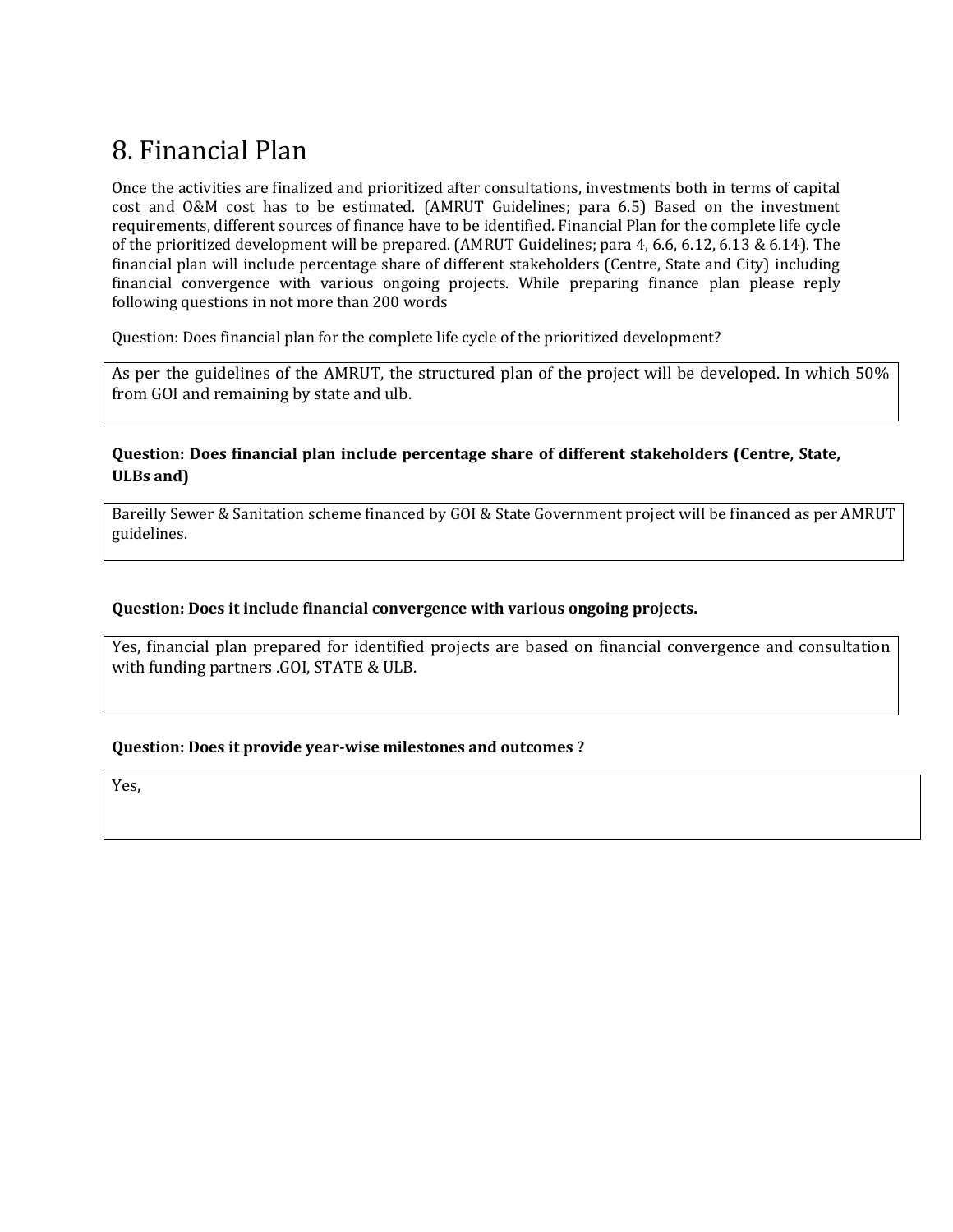### DETAILS IN FINANCIAL PLAN SHALL BE PROVIDED AS PER TABLE 8.1, 8.2, 8.3, 8.4 AND 8.5. THESE TABLES ARE BASED ON AMRUT GUIDELINES TABLES 2.1, 2.2, 2.3.1, 2.3.2, AND 2.5.

#### **Table 8.1 Master Plan of Sewerage Projects for Mission period (As per Table 2.1of AMRUT guidelines)**

**(Amount in Rs. Cr)**

| S.No.            | <b>Project Name</b>                                                                              | <b>Priority</b><br>number | Year in<br>which to be<br>implemented | Year in<br>which to be<br>completed | <b>Estimated</b><br>Cost [Cr] |
|------------------|--------------------------------------------------------------------------------------------------|---------------------------|---------------------------------------|-------------------------------------|-------------------------------|
| $\mathbf{1}$     | IEC for preventing the<br>open deification in drains<br>6375 HH                                  | $\mathbf{1}$              | 2015                                  | 2019                                | Covered<br>by SBM             |
|                  | <b>CONSTRUCTION OF</b><br><b>LATRINES (INDIVIDUAL</b><br><b>OR COMMUNITY)</b>                    |                           |                                       |                                     |                               |
|                  | In Nagar Nigam - 4248<br>HH                                                                      |                           |                                       |                                     |                               |
| $\overline{2}$   | In census - 6735 HH                                                                              | $\mathbf{1}$              | 2015                                  | 2017                                | Covered<br>by SBM             |
| 3                | Septage waste collection<br>and<br>transportation<br>by<br>jetting<br>and<br>suction<br>machines | $\mathbf{1}$              | 2016                                  | 2017                                | 1.56 Cr                       |
|                  | <b>Treatment of Septage</b><br>waste collected at all<br>House-holds .78703HHx<br>6000           |                           |                                       |                                     |                               |
| $\boldsymbol{4}$ | <b>BIO DIGESTER FOR</b><br><b>HOUSEHOLDS</b>                                                     | $\mathbf{2}$              | 2016                                  | 2020                                | 47.22 Cr                      |
|                  | <b>Total</b>                                                                                     |                           |                                       |                                     | 48.78 cr                      |
|                  |                                                                                                  |                           |                                       |                                     |                               |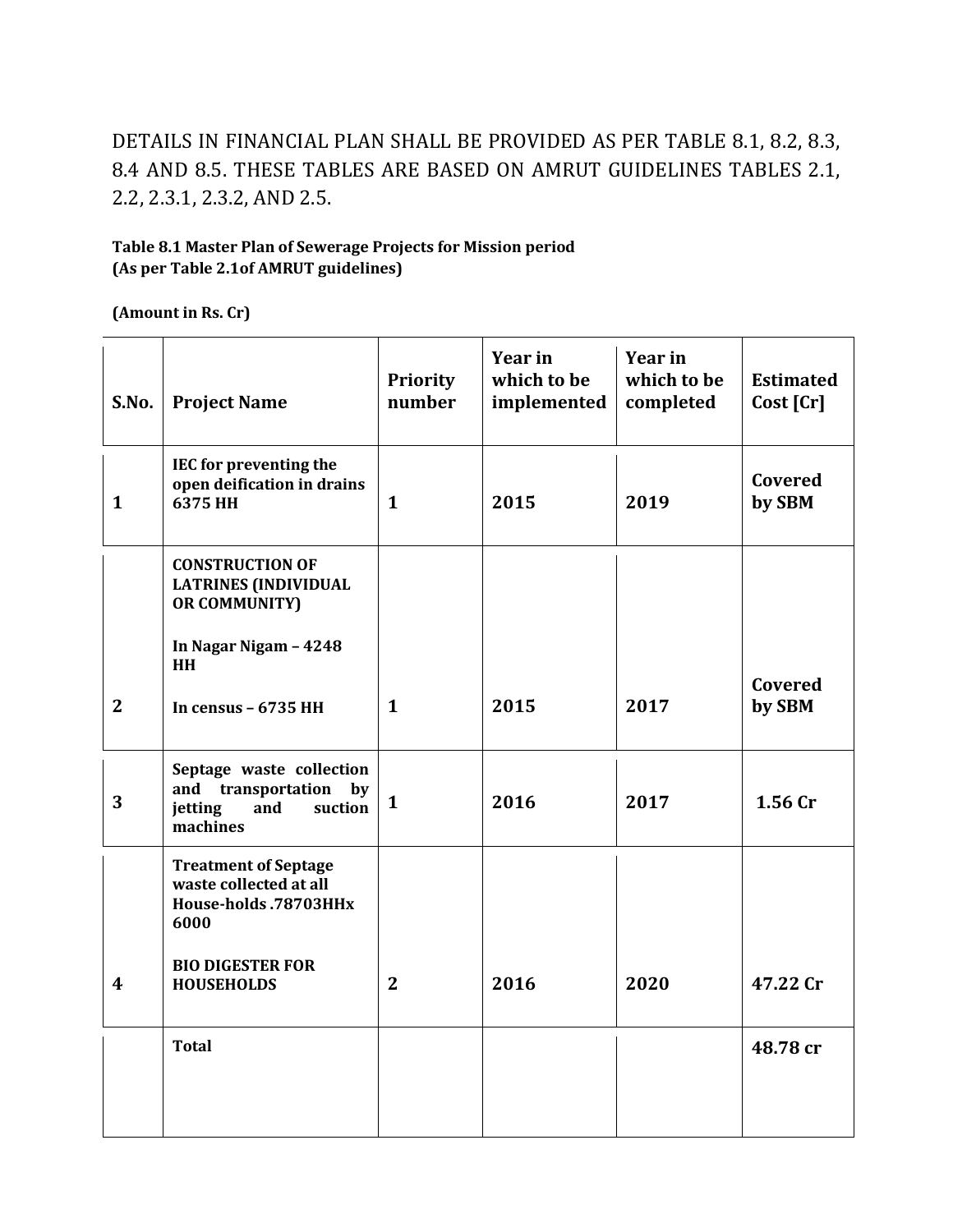| S.No.          | <b>Project Name</b>                                                                                                            | <b>Priority</b><br>number | Year in<br>which to be<br>implemented | Year in<br>which to be<br>completed | <b>Estimated</b><br>Cost [Cr] |
|----------------|--------------------------------------------------------------------------------------------------------------------------------|---------------------------|---------------------------------------|-------------------------------------|-------------------------------|
| 1              | <b>Refurbishment of current</b><br>sewer network to achieve<br>universal coverage or to<br>convert drains into sewer<br>drains | 3                         | 2015                                  | 2020                                | 96.75 Cr                      |
| $\overline{2}$ | <b>LAYING</b><br>0F<br><b>NEW</b><br><b>SEWERAGE NETWORK to</b><br>universal<br>achieve<br>coverage of sewerage                | 4                         | 2016                                  | 2021                                | 125.00 Cr                     |
| 3              | Treatment of sewerage<br>waste in 108 MLD STP<br>provisioning<br>for<br>after<br>Land required.                                | 5                         | 2015                                  | 2020                                | 162.75 Cr                     |
|                | <b>Total</b>                                                                                                                   |                           |                                       |                                     | 384.50 cr                     |

### *8.2 DETAILS OF PRIORITIZED PROJECTS PREPARED UNDER AMRUT DURING CURRENT FY*

#### **(As per Table 2.2 of AMRUT guidelines) (Amount in Rs. Cr)**

| Sr.<br>No.     | <b>Project Name</b>                                                                                                 | <b>Physical</b><br><b>Components</b> | <b>Change in Service Levels</b> |                           |                  | <b>Estimated</b><br>Cost |
|----------------|---------------------------------------------------------------------------------------------------------------------|--------------------------------------|---------------------------------|---------------------------|------------------|--------------------------|
|                |                                                                                                                     |                                      | Indicator                       | Existin<br>$g(As-$<br>ls) | After<br>(To-be) |                          |
| 1              | IEC for preventing the<br>open defecation in drains<br>6375 HH                                                      | <b>IEC</b> and Survey                | Coverage                        | 97%                       | 100%             | Covered<br>under SBM     |
| $\overline{2}$ | <b>CONSTRUCTION OF</b><br>LATRINES (INDIVIDUAL OR<br>COMMUNITY)<br>In Nagar Nigam - 4248 HH<br>In census $-6735$ HH | Construction of<br>Toilets           | Coverage                        | 97%                       | 100%             | Covered<br>under SBM     |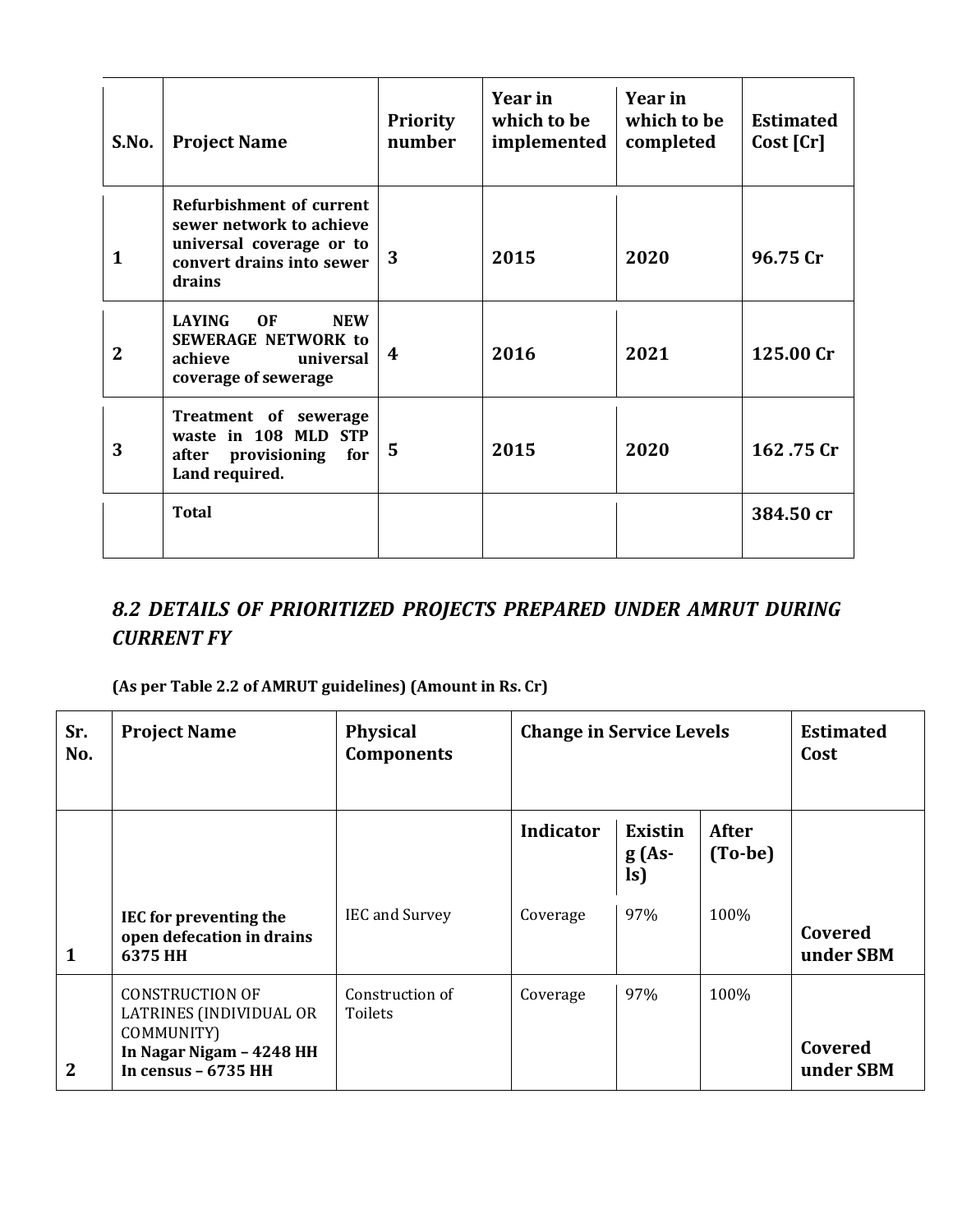| Sr.<br>No.       | <b>Project Name</b>                                                                                                                             | <b>Physical</b><br><b>Components</b>                           | <b>Change in Service Levels</b> |                                            |                         | <b>Estimated</b><br>Cost |
|------------------|-------------------------------------------------------------------------------------------------------------------------------------------------|----------------------------------------------------------------|---------------------------------|--------------------------------------------|-------------------------|--------------------------|
|                  |                                                                                                                                                 |                                                                | <b>Indicator</b>                | <b>Existin</b><br>$g(As-$<br>$\mathbf{ls}$ | <b>After</b><br>(To-be) |                          |
| 3                | Septage waste collection<br>transportation<br>by<br>and<br>suction<br>jetting<br>and<br>machines $= 13$                                         | Purchasing of<br>equipments                                    | Treatment                       | $\mathbf{0}$                               | 100%                    | 1.56 Cr                  |
| $\boldsymbol{4}$ | <b>Treatment of Septage</b><br>waste collected at all<br>House-holds .78703HHx<br>2m3=157406 m3<br><b>BIO DIGESTER FOR</b><br><b>HOUSEHOLDS</b> | <b>Construction of Bio</b><br>digester                         | Treatment                       | $\Omega$                                   | 100%                    | 236 Cr                   |
| 5                | Refurbishment of current<br>sewer network to achieve<br>universal coverage or to<br>convert drains into sewer<br>drains                         | Refurbishment of<br><b>Current Sewer Lines</b><br>64 Km length | Coverage                        | 36.6%                                      | 40%                     | 96.75 Cr                 |
| 6                | <b>LAYING</b><br><b>OF</b><br><b>NEW</b><br>SEWERAGE NETWORK to<br>achieve<br>universal<br>coverage of sewerage                                 | 250 Km length OF<br>network                                    | Coverage of<br>sewer<br>network | 36.6%                                      | 70%                     | 125 CR                   |
| $\overline{7}$   | Treatment of sewerage<br>waste in 108 MLD STP after<br>provisioning<br>for<br>Land<br>required.                                                 | 108 MLD STP(2021<br>POP)                                       | Treatment                       | 0%                                         | 100%                    | 162 Cr                   |
| <b>Total</b>     |                                                                                                                                                 |                                                                |                                 |                                            |                         | 621.31Cr                 |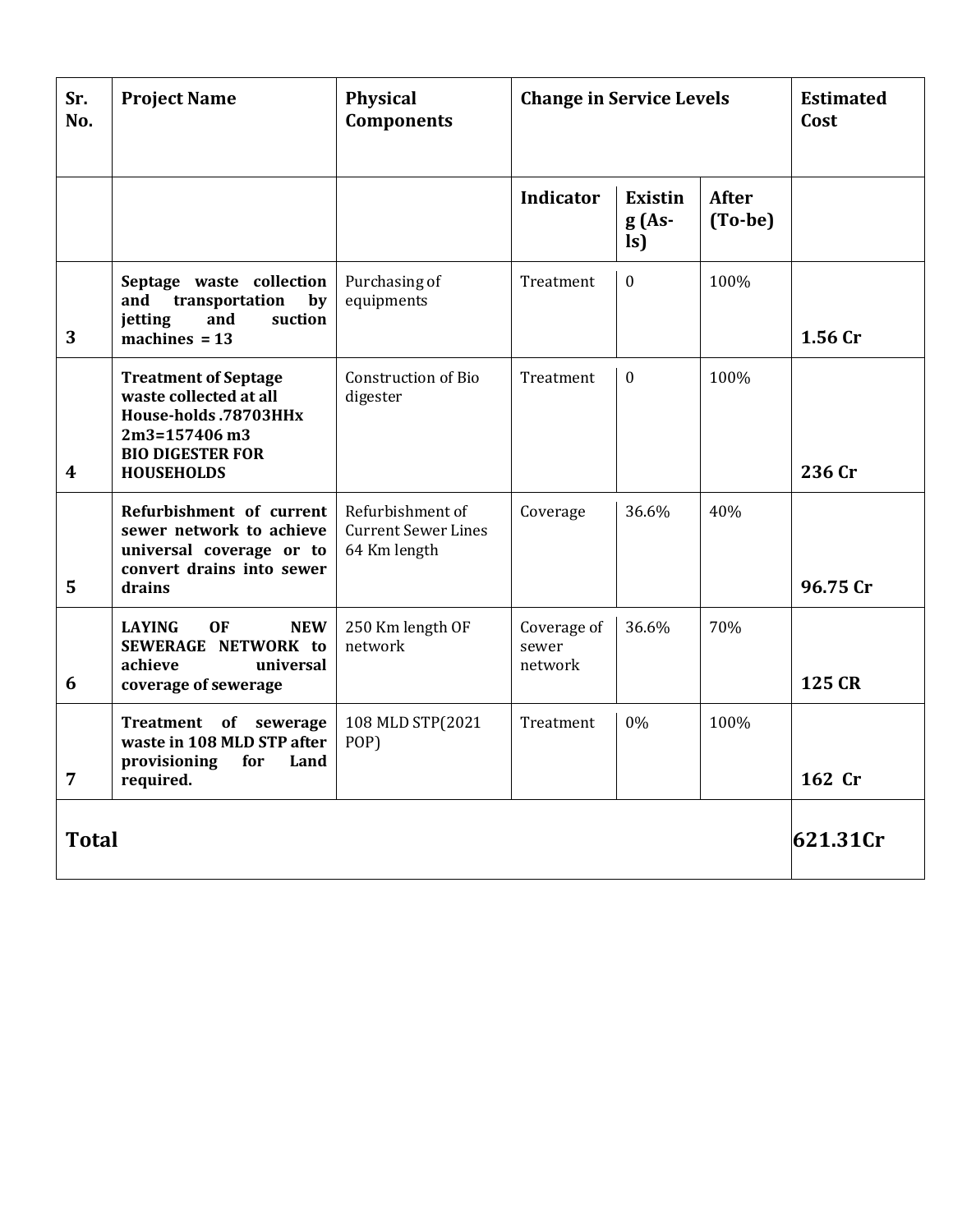### *TABLE-8.3: ANNUAL FUND SHARING PATTERN FOR SEWERAGE PROJECTS*

### **(As per Table 2.3.1 of AMRUT guidelines)**

**(Amount in Rs. Cr)**

| Sr.<br>No.       | <b>Name of Project</b>                                                                                                                  | <b>Total</b><br>Project<br>Cost |                | <b>Share</b>             |                          |                          |              |  |  |  |
|------------------|-----------------------------------------------------------------------------------------------------------------------------------------|---------------------------------|----------------|--------------------------|--------------------------|--------------------------|--------------|--|--|--|
|                  |                                                                                                                                         |                                 | GOI            | <b>State</b>             | <b>ULB</b>               | <b>Others</b>            | <b>Total</b> |  |  |  |
| $\mathbf{1}$     | <b>IEC for preventing</b><br>the open defecation<br>in drains 6375 HH                                                                   |                                 | $\overline{a}$ | $\blacksquare$           | $\overline{\phantom{a}}$ | $\overline{\phantom{a}}$ | ٠            |  |  |  |
|                  | <b>CONSTRUCTION OF</b><br><b>LATRINES</b><br>(INDIVIDUAL OR<br>COMMUNITY)<br>In Nagar Nigam -                                           |                                 | $\overline{a}$ | $\overline{\phantom{a}}$ |                          | $\overline{\phantom{a}}$ |              |  |  |  |
| $\mathbf{2}$     | 4248 HH<br>In census - 6735 HH                                                                                                          |                                 |                |                          |                          |                          | ٠            |  |  |  |
| 3                | <b>Septage</b><br>waste<br>collection<br>and<br>transportation<br>by<br>jetting and suction<br>machines $= 13$                          | 1.56 Cr                         | 0.78           | 0.312                    | 0.468                    | $\overline{\phantom{a}}$ | 1.56 Cr      |  |  |  |
| $\boldsymbol{4}$ | <b>Treatment of</b><br>Septage waste<br>collected at all<br><b>House-holds</b><br>.78703HHx<br>2m3=157406 m3<br><b>BIO DIGESTER FOR</b> | 236 Cr                          | 118            | 47.2                     | 70.8                     | $\overline{\phantom{0}}$ | 236 Cr       |  |  |  |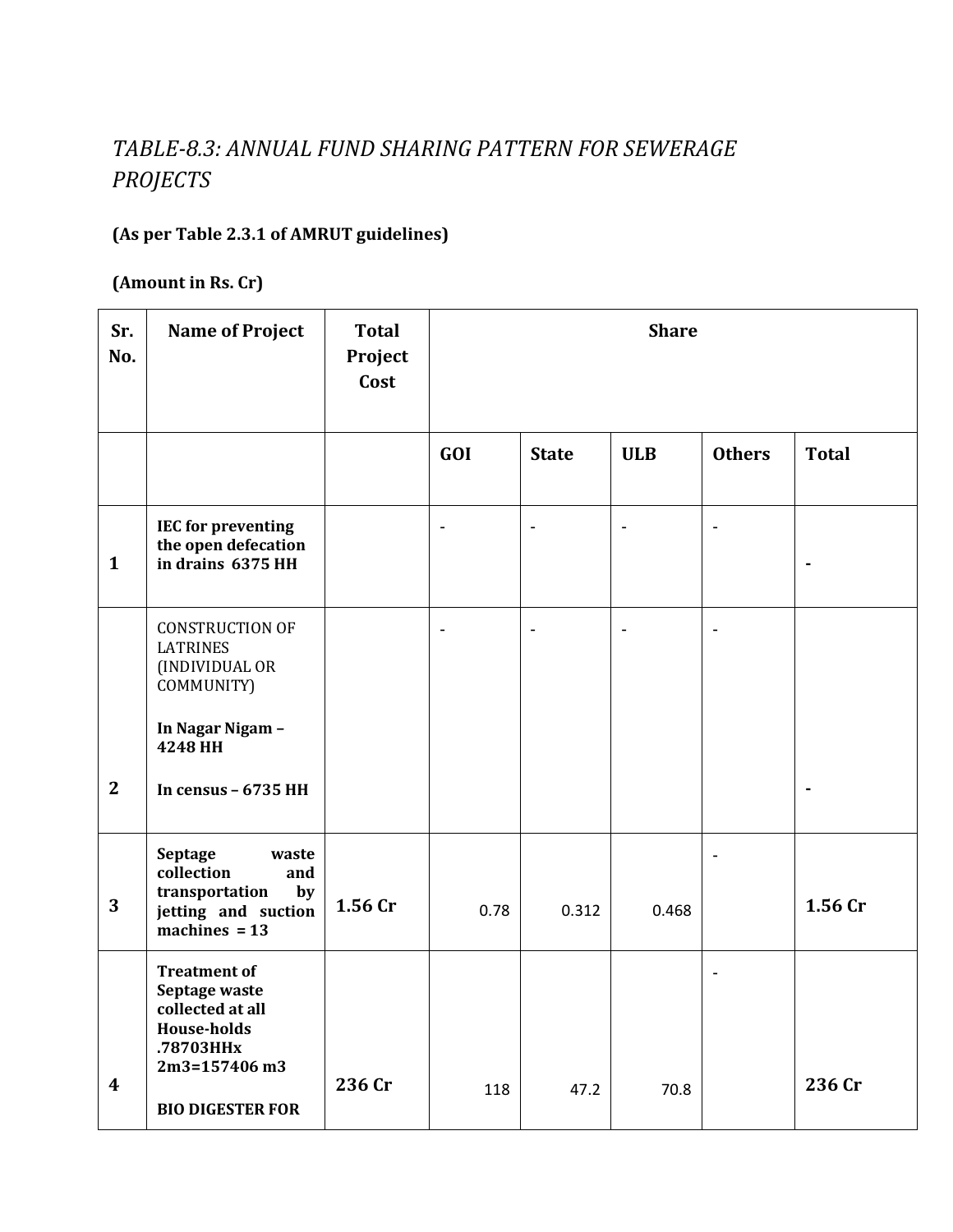| Sr.<br>No.     | <b>Name of Project</b>                                                                                                                     | <b>Total</b><br>Project<br>Cost | <b>Share</b> |              |            |                          |              |  |  |  |
|----------------|--------------------------------------------------------------------------------------------------------------------------------------------|---------------------------------|--------------|--------------|------------|--------------------------|--------------|--|--|--|
|                |                                                                                                                                            |                                 | GOI          | <b>State</b> | <b>ULB</b> | <b>Others</b>            | <b>Total</b> |  |  |  |
|                | <b>HOUSEHOLDS</b>                                                                                                                          |                                 |              |              |            |                          |              |  |  |  |
| 5              | <b>Refurbishment</b><br>of<br>current<br>sewer<br>network to achieve<br>universal<br>coverage<br>or to convert drains<br>into sewer drains | 96.75 Cr                        | 48.375       | 19.35        | 29.025     | $\blacksquare$           | 96.75 Cr     |  |  |  |
| 6              | <b>NEW</b><br>LAYING OF<br><b>SEWERAGE</b><br><b>NETWORK</b><br>to<br>universal<br>achieve<br>of<br>coverage<br>sewerage                   | 125 CR                          | 62.5         | 25           | 37.5       | $\blacksquare$           | 125 CR       |  |  |  |
| $\overline{7}$ | of<br><b>Treatment</b><br>sewerage waste in<br>108 MLD STP after<br>provisioning<br>for<br>Land required.                                  | 162 Cr                          | 81           | 32.4         | 48.6       | $\overline{\phantom{a}}$ | 162 Cr       |  |  |  |
|                | Total                                                                                                                                      | 621.31 Cr                       | 310.655      | 124.262      | 186.393    |                          | 621.31 Cr    |  |  |  |

### *TABLE-8.4: ANNUAL FUND SHARING BREAK-UP FOR SEWERAGE PROJECTS*

#### **(As per Table 2.3.2 of AMRUT guidelines)**

| Sr. | Project | GO | <b>State</b> | <b>ULB</b> | Converg | oth | Total |
|-----|---------|----|--------------|------------|---------|-----|-------|
| No. |         |    |              |            | ence    | ers |       |
|     |         |    |              |            |         |     |       |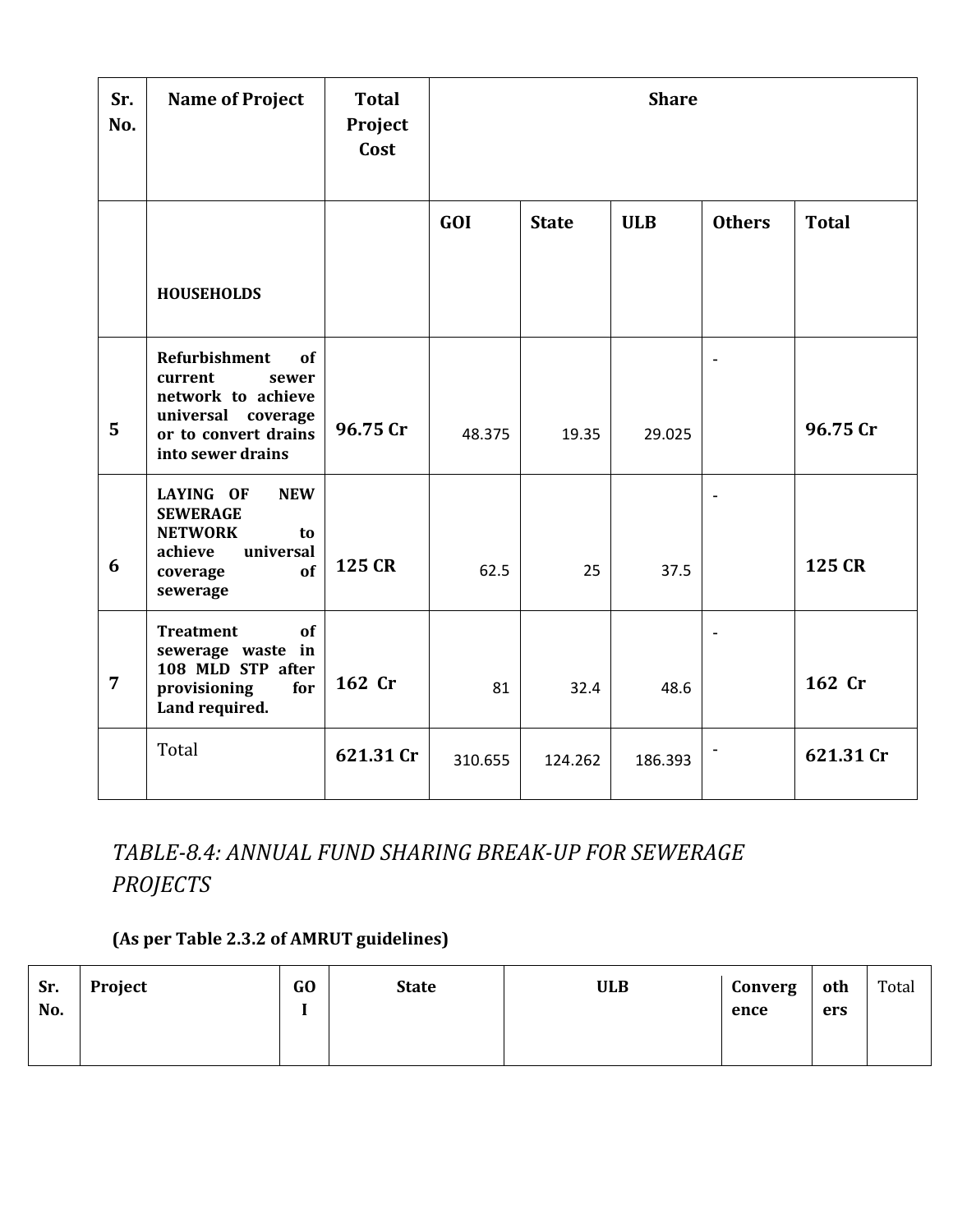|                  |                                                                                                                                     |            | $\mathbf{1}$<br>$\boldsymbol{4}$<br>t<br>$\mathbf h$<br>F<br>$\mathbf C$ | Oth<br>ers             | <b>Total</b>   | 14t<br>h FC              | <b>Others</b> | <b>Total</b> |  |       |
|------------------|-------------------------------------------------------------------------------------------------------------------------------------|------------|--------------------------------------------------------------------------|------------------------|----------------|--------------------------|---------------|--------------|--|-------|
| $\mathbf{1}$     | IEC for preventing the<br>open defecation in<br>drains 6375 HH                                                                      | ۰          | $\overline{a}$                                                           |                        | $\blacksquare$ | $\overline{\phantom{a}}$ |               |              |  |       |
| $\mathbf{2}$     | <b>CONSTRUCTION OF</b><br><b>LATRINES (INDIVIDUAL</b><br>OR COMMUNITY)<br>In Nagar Nigam - 4248<br>HH<br>In census - 6735 HH        | ٠          |                                                                          |                        |                |                          |               |              |  |       |
| 3                | Septage<br>waste<br>collection<br>and<br>transportation<br>by<br>jetting<br>and<br>suction<br>machines $= 13$                       | 0.7<br>8   | $\overline{\phantom{a}}$                                                 | 0.31<br>$\overline{2}$ | 1.092          |                          | 0.468         | 1.56         |  | 1.56  |
|                  | <b>Treatment of Septage</b><br>waste collected at all<br><b>House-holds</b><br>.78703HHx<br>$2m3 = 157406 m3$                       |            | $\overline{\phantom{a}}$                                                 |                        |                | $\overline{\phantom{a}}$ |               |              |  |       |
| $\boldsymbol{4}$ | <b>BIO DIGESTER FOR</b><br><b>HOUSEHOLDS</b>                                                                                        | 118        |                                                                          | 47.2                   | 165.2          |                          | 70.8          | 236          |  | 236   |
| 5                | Refurbishment<br>of<br>current sewer network<br>to achieve universal<br>coverage or to convert<br>drains<br>into<br>sewer<br>drains | 48.<br>375 | $\overline{\phantom{a}}$                                                 | 19.3<br>5              | 67.725         | $\overline{\phantom{a}}$ | 29.025        | 96.75        |  | 96.75 |
| 6                | <b>OF</b><br><b>LAYING</b><br><b>NEW</b><br>SEWERAGE NETWORK<br>to achieve universal<br>coverage of sewerage                        | 62.<br>5   |                                                                          | 25                     | 87.5           |                          | 37.5          | 125          |  | 125   |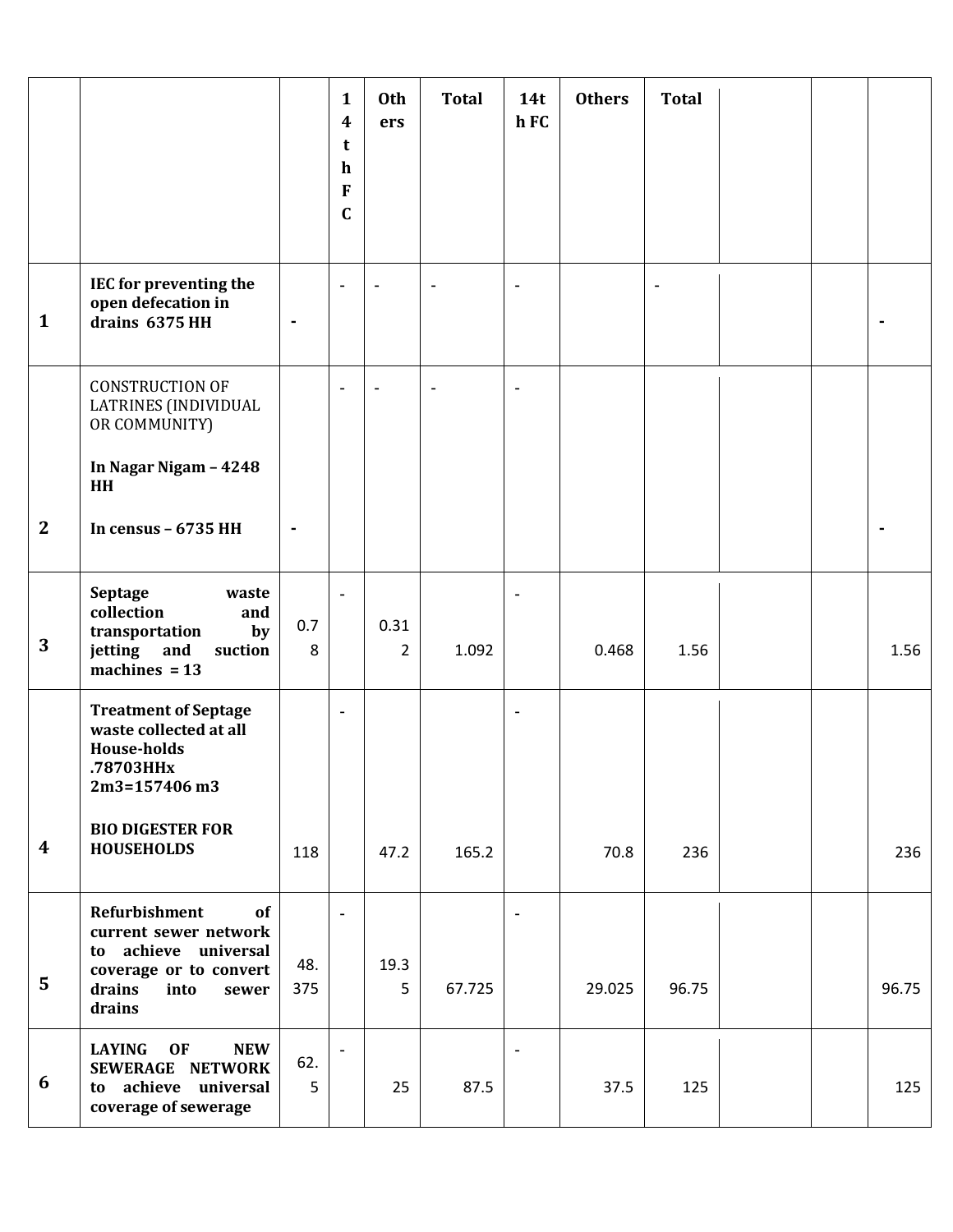| Sr.<br>No.     | Project                                                                                          | GO<br>I |                                                                                | <b>State</b>      |              | <b>ULB</b>               |               | Converg<br>ence | oth<br>ers | Total |                       |
|----------------|--------------------------------------------------------------------------------------------------|---------|--------------------------------------------------------------------------------|-------------------|--------------|--------------------------|---------------|-----------------|------------|-------|-----------------------|
|                |                                                                                                  |         | $\mathbf{1}$<br>$\boldsymbol{4}$<br>t<br>$\mathbf h$<br>$\bf F$<br>$\mathbf C$ | <b>Oth</b><br>ers | <b>Total</b> | 14t<br>h FC              | <b>Others</b> | <b>Total</b>    |            |       |                       |
| $\overline{7}$ | <b>Treatment of sewerage</b><br>waste in 108 MLD STP<br>after provisioning for<br>Land required. | 81      | $\overline{\phantom{a}}$                                                       | 32.4              | 113.4        | $\overline{\phantom{a}}$ | 48.6          | 162             |            |       | 162                   |
|                | <b>Total</b>                                                                                     | 8.0     | $\blacksquare$                                                                 | 124.<br>62        | 434.917      | $\overline{\phantom{a}}$ | 186.393       | 621.31          |            |       | 621.3<br>$\mathbf{1}$ |

### *TABLE-8.5: YEAR WISE PLAN FOR SERVICE LEVELS IMPROVEMENTS*

### **(As per Table 2.5of AMRUT guidelines)**

| Proposed<br><b>Projects</b>                                                    | Project<br>Cost | Indicator | <b>Baseline</b>  |    |                |                   | <b>Annual Targets</b><br>(Increment from the Baseline Value) |                   |                   |  |  |  |
|--------------------------------------------------------------------------------|-----------------|-----------|------------------|----|----------------|-------------------|--------------------------------------------------------------|-------------------|-------------------|--|--|--|
|                                                                                |                 |           |                  |    | <b>FY 2016</b> | <b>FY</b><br>2017 | <b>FY</b><br>2018                                            | <b>FY</b><br>2019 | <b>FY</b><br>2020 |  |  |  |
|                                                                                |                 |           |                  | H1 | H2             |                   |                                                              |                   |                   |  |  |  |
| <b>IEC</b> for<br>preventing the<br>open<br>defecation in<br>drains 6375<br>HH | ۰               | 100       | $\boldsymbol{0}$ | 10 | 50             | 75                | 100                                                          | 100               |                   |  |  |  |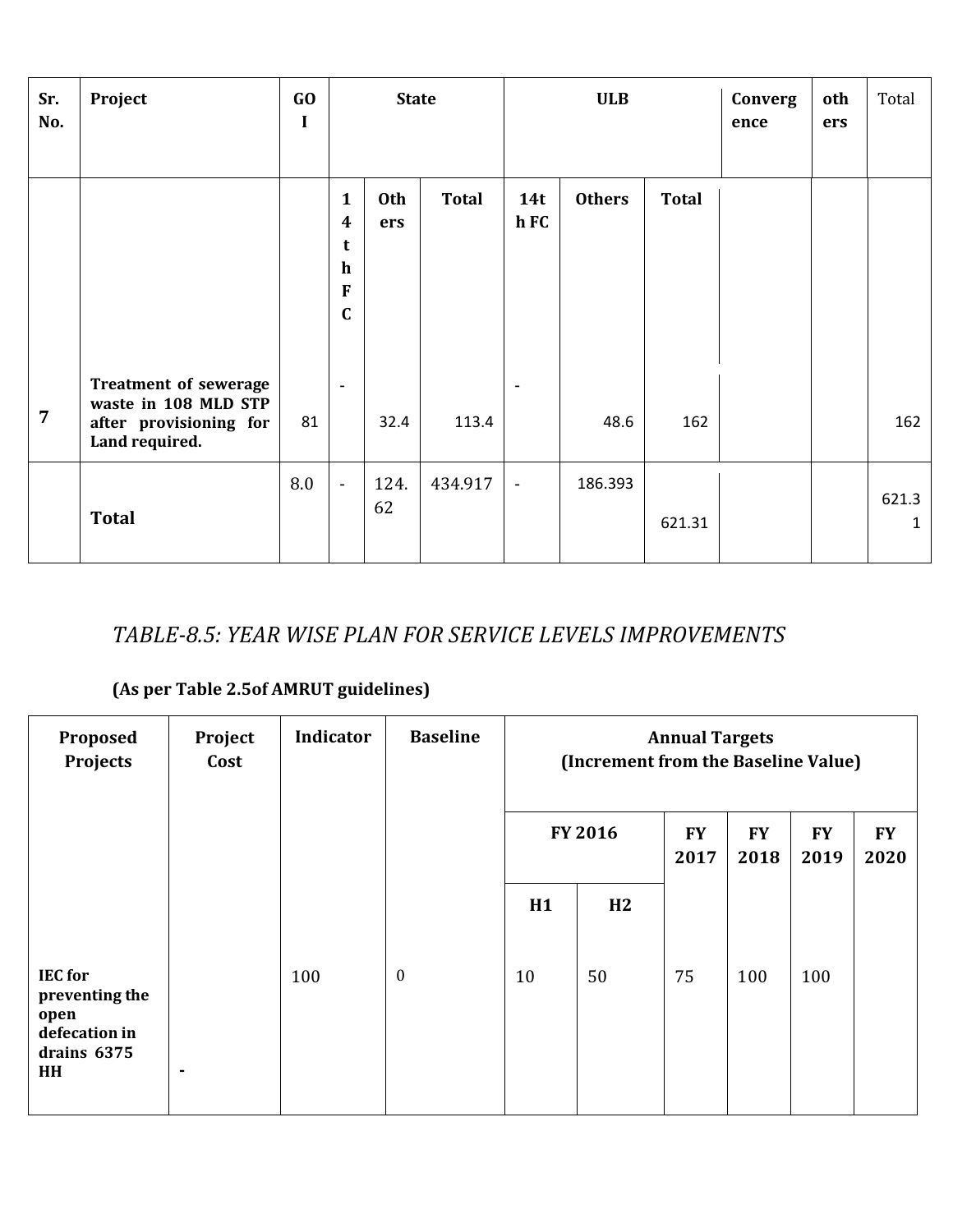| Proposed<br>Projects                                                                                                                                | Project<br>Cost | Indicator | <b>Baseline</b>  |                  |         | <b>Annual Targets</b><br>(Increment from the Baseline Value) |                   |                   |                   |  |  |
|-----------------------------------------------------------------------------------------------------------------------------------------------------|-----------------|-----------|------------------|------------------|---------|--------------------------------------------------------------|-------------------|-------------------|-------------------|--|--|
|                                                                                                                                                     |                 |           |                  |                  | FY 2016 | <b>FY</b><br>2017                                            | <b>FY</b><br>2018 | <b>FY</b><br>2019 | <b>FY</b><br>2020 |  |  |
|                                                                                                                                                     |                 |           |                  | H1               | H2      |                                                              |                   |                   |                   |  |  |
| CONSTRUCTION<br>OF LATRINES<br>(INDIVIDUAL OR<br>COMMUNITY)                                                                                         |                 | 100       | $\boldsymbol{0}$ | 10               | 20      | 50                                                           | 75                | 100               |                   |  |  |
| In Nagar Nigam<br>$-4248$ HH                                                                                                                        |                 |           |                  |                  |         |                                                              |                   |                   |                   |  |  |
| In census -<br>6735 HH                                                                                                                              | $\blacksquare$  |           |                  |                  |         |                                                              |                   |                   |                   |  |  |
| Septage waste<br>collection and<br>transportation<br>by jetting and<br>suction<br>machines $= 13$                                                   | 1.56 Cr         | 100       | $\boldsymbol{0}$ | 20               | 40      | 60                                                           | 80                | 100               |                   |  |  |
| <b>Treatment of</b><br>Septage waste<br>collected at all<br><b>House-holds</b><br>.78703HHx<br>2m3=157406<br>m3                                     |                 | 100       | $\boldsymbol{0}$ | $\boldsymbol{0}$ | 20      | 30                                                           | 40                | 100               |                   |  |  |
| <b>BIO DIGESTER</b><br><b>FOR</b><br><b>HOUSEHOLDS</b>                                                                                              | 236 Cr          |           |                  |                  |         |                                                              |                   |                   |                   |  |  |
| <b>Refurbishment</b><br>of<br>current<br>sewer network<br>achieve<br>to<br>universal<br>coverage or to<br>convert drains<br>into<br>sewer<br>drains | 96.75 Cr        | 100       | $\boldsymbol{0}$ | $\boldsymbol{0}$ | 36.6    | 40                                                           | 40                |                   |                   |  |  |